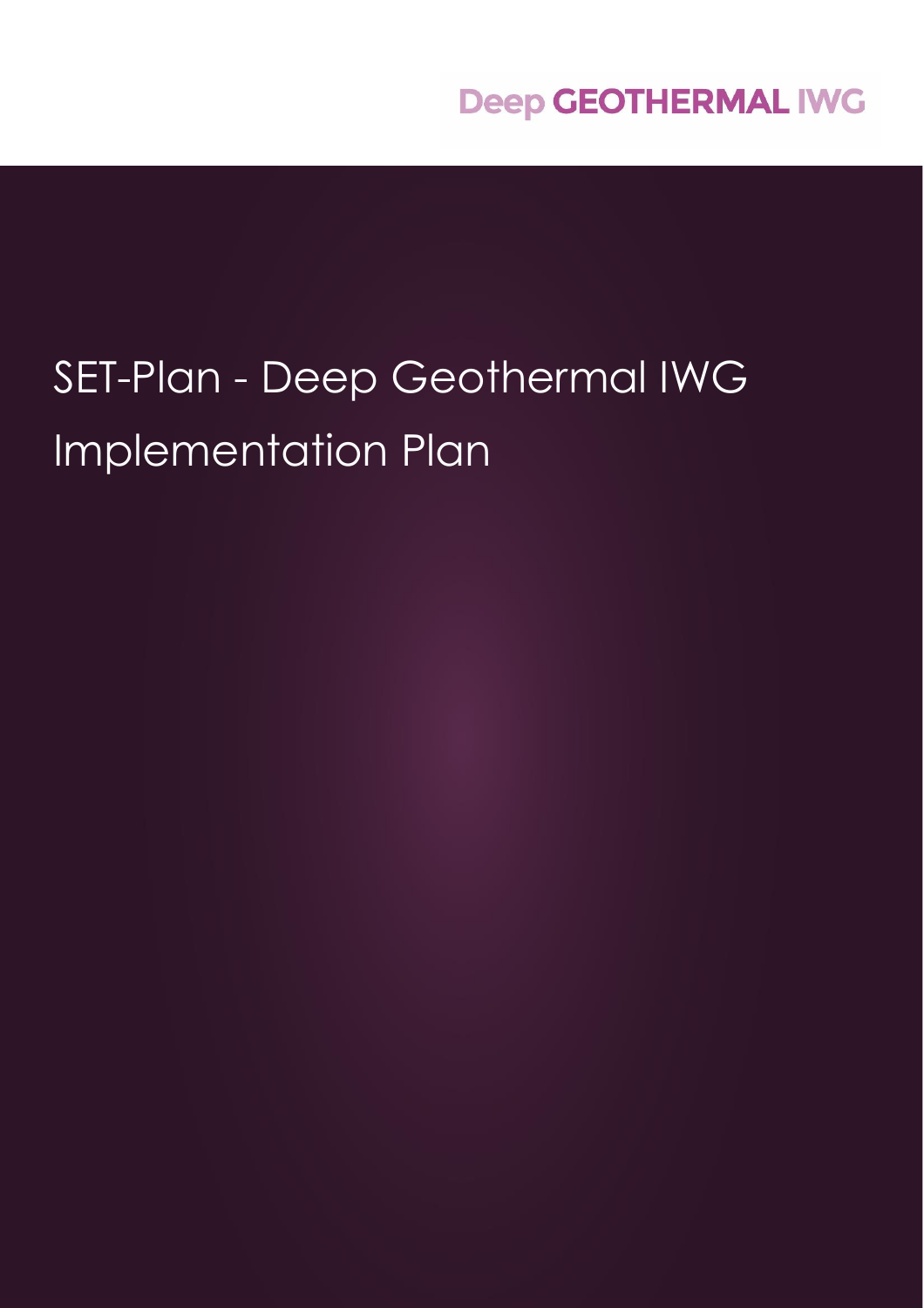

# **SET-Plan Implementation Working Group Deep Geothermal**

# **Implementation Plan**

**Revision 1 of the Implementation Plan endorsed on 24 January 2018 by the SET-Plan Steering Group**

**28 August 2020**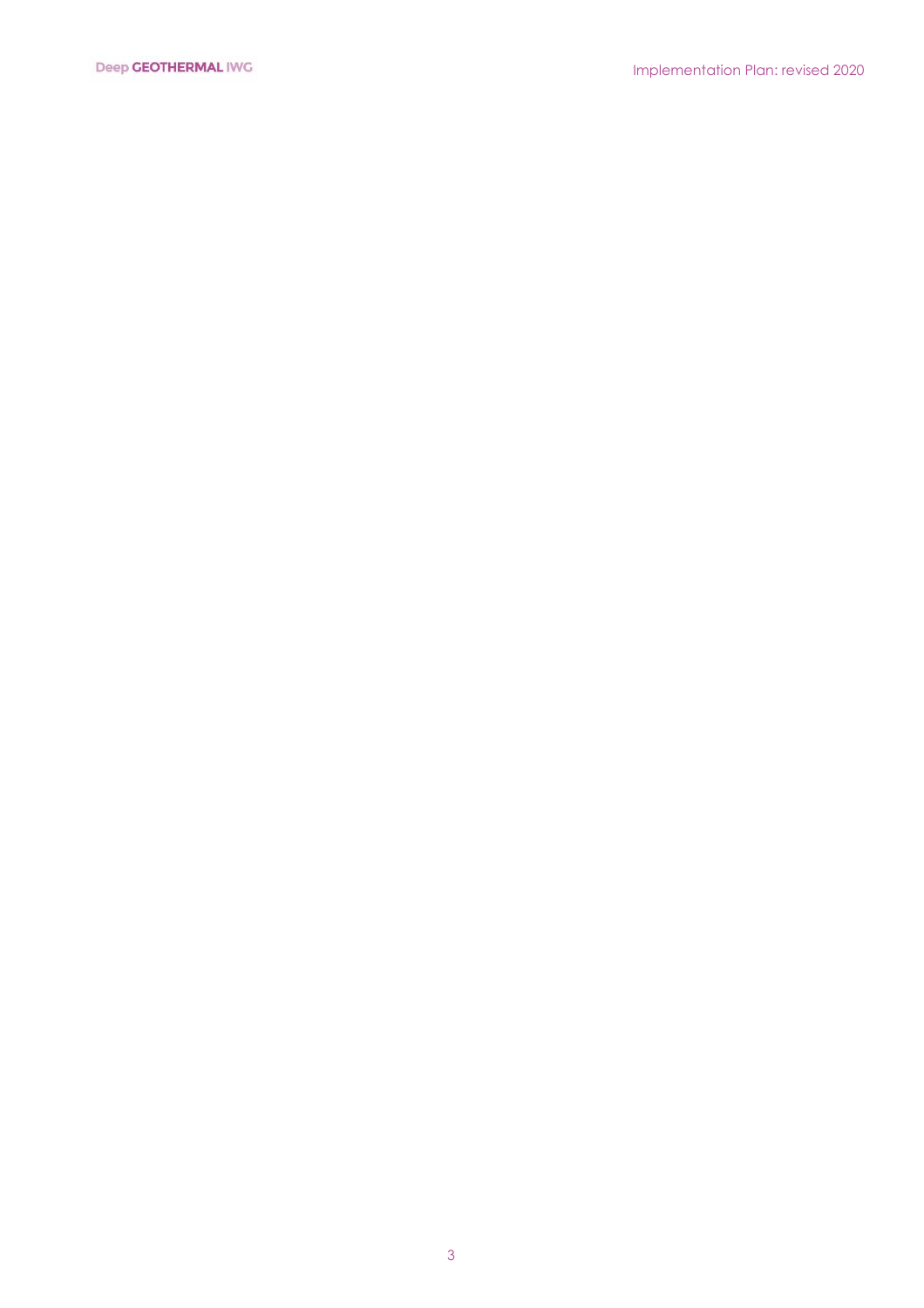# <span id="page-3-0"></span>**Table of content**

| Enabling framework for the Deep Geothermal Implementation Working Group's efforts on the            |
|-----------------------------------------------------------------------------------------------------|
|                                                                                                     |
|                                                                                                     |
| B - Integration of geothermal heat and power in the energy system and grid flexibility  14          |
| C - Improvement of overall geothermal energy conversion performance for electricity generation, and |
| D - Full reinjection electric and heating & cooling plants integrated in THE CIRCULAR economy 18    |
|                                                                                                     |
|                                                                                                     |
|                                                                                                     |
| H - Innovative exploration techniques for resource assessment and drilling target definition 26     |
|                                                                                                     |
|                                                                                                     |
|                                                                                                     |
|                                                                                                     |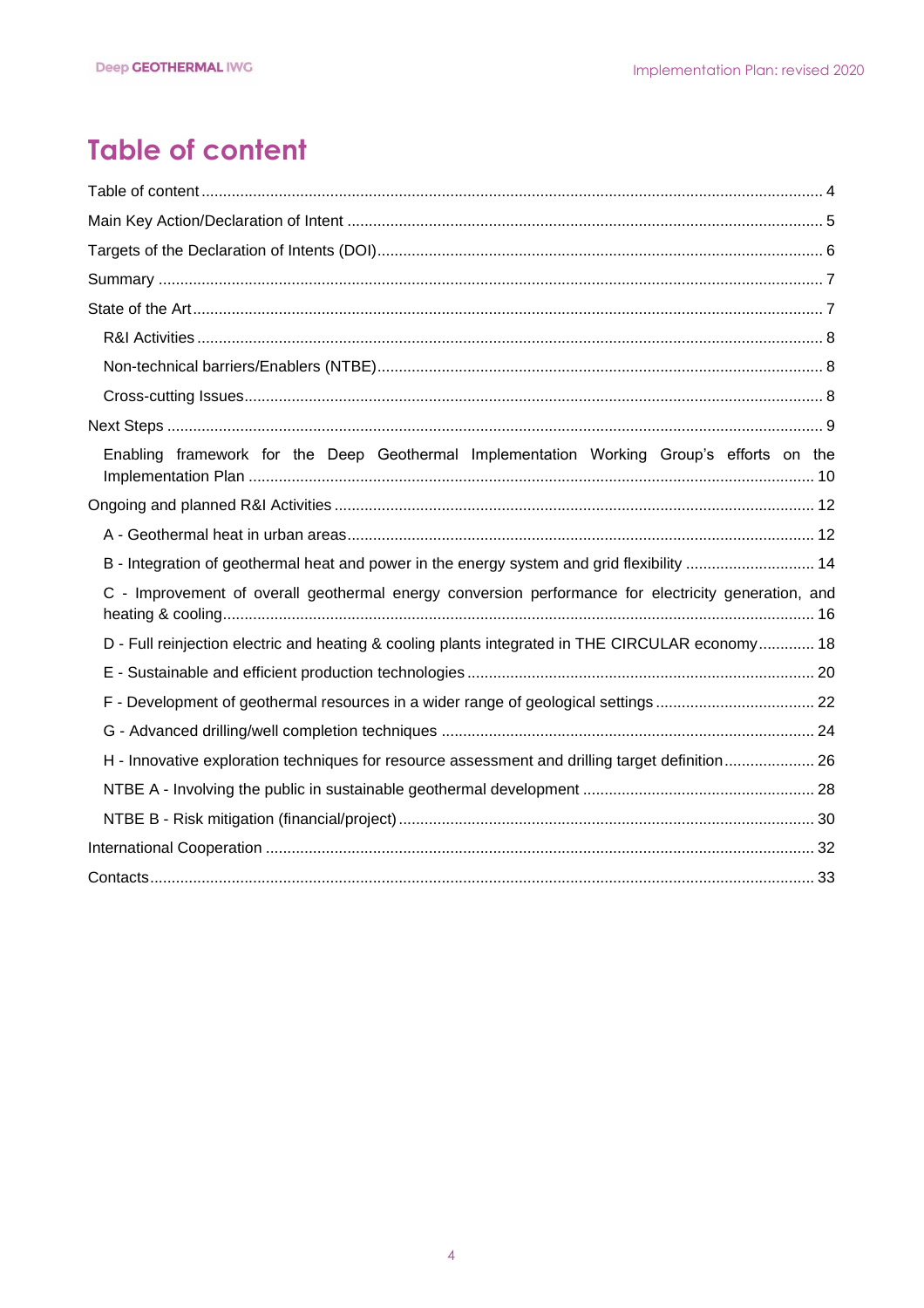# DG IWG Implementation Plan

# <span id="page-4-0"></span>**Main Key Action/Declaration of Intent**

Geothermal energy is a valuable and local source of energy that can cost-effectively provide baseload/dispatchable electricity, heat or a combination of both. With these features, it has the potential to provide real alternatives to replace power plants and heating systems emitting greenhouse gases, not only in Europe but also globally, in particular in some developing countries. In addition, geothermal reservoirs may also act as sites for storage of energy as well as  $CO<sub>2</sub>$ .

This document focuses on deep geothermal energy, which can be directly used as heat or converted into electricity or used for cooling purposes. Today, geothermal heat is directly used depending on its temperature in a number of sectors: from balneology to industry, and in agriculture to district heating. There is great potential for the utilization of geothermal energy for heating in Europe. Many locations in Europe with district heating systems can easily be adapted to make use of local geothermal resources instead of relying on fossil fuels, imported or otherwise. The substitution will increase energy security and price stability, help achieve climate neutrality as well as independence from fossil fuel sources. There is also a potential for an increased use of geothermal heat in industry and agriculture. Unlocking this potential will come through research and innovation focused on the improvement of the technology and the incorporation of geothermal energy into the energy system. In this way, geothermal energy (together with underground heat storage) will become one of the key options for the transition towards a 100% renewable heat supply in Europe.

According to the EGEC Market Report Update (2017), as of 2016, there exist 102 operating geothermal power plants in Europe, with a total installed capacity of around 2.5 GWel, of which 1 GWel in the European Union. Altogether, there is an estimated total annual electric production of about 80 TWh worldwide and over 12 TWh in Europe. The total installed capacity in Europe is expected to reach 3GWel in 2020 including the rapidly growing Turkish market.

The geothermal electricity market is particularly dynamic in the USA, Philippines, Indonesia, Mexico and Kenya, and could be invigorated in the near future in the EU, if a larger extent of new geothermal resources (e.g. EGS, supercritical, magmatic, geo-pressurized, off‐shore), can be successfully commercialized under a wide range of geological conditions.

Recent modelling results indicate that EU geothermal power production could reach up to 540 TWh per year in 2050 under a long-term decarbonisation scenario provided that EGS can be deployed on a large scale. In other words, geothermal power could provide 12.5% of electricity demand in EU and neighbouring countries, while exploiting about 20% of the available geothermal technical potential. This market share might be increased significantly if cost reductions associated with drilling or commercial production from a larger extent of geothermal resources (as mentioned above) are realized. On volcanic islands geothermal energy could provide the highest share of renewable heat and electricity.

Geothermal installations are characterized by low OPEX but high CAPEX, used mostly to cover the cost of exploration and drilling, as well as plant construction. In addition, financing costs are high due to high geological risks associated with costly drilling with uncertain outcomes during early‐stage exploration. Market financers generally are unwilling to carry these early stage risks and costs, which represents one of the major barriers for geothermal project developers. However, high capacity factors (far higher than for most other renewables) and low OPEX, near zero system costs and externalities, result in costs very similar to those of other renewable and low‐carbon technologies.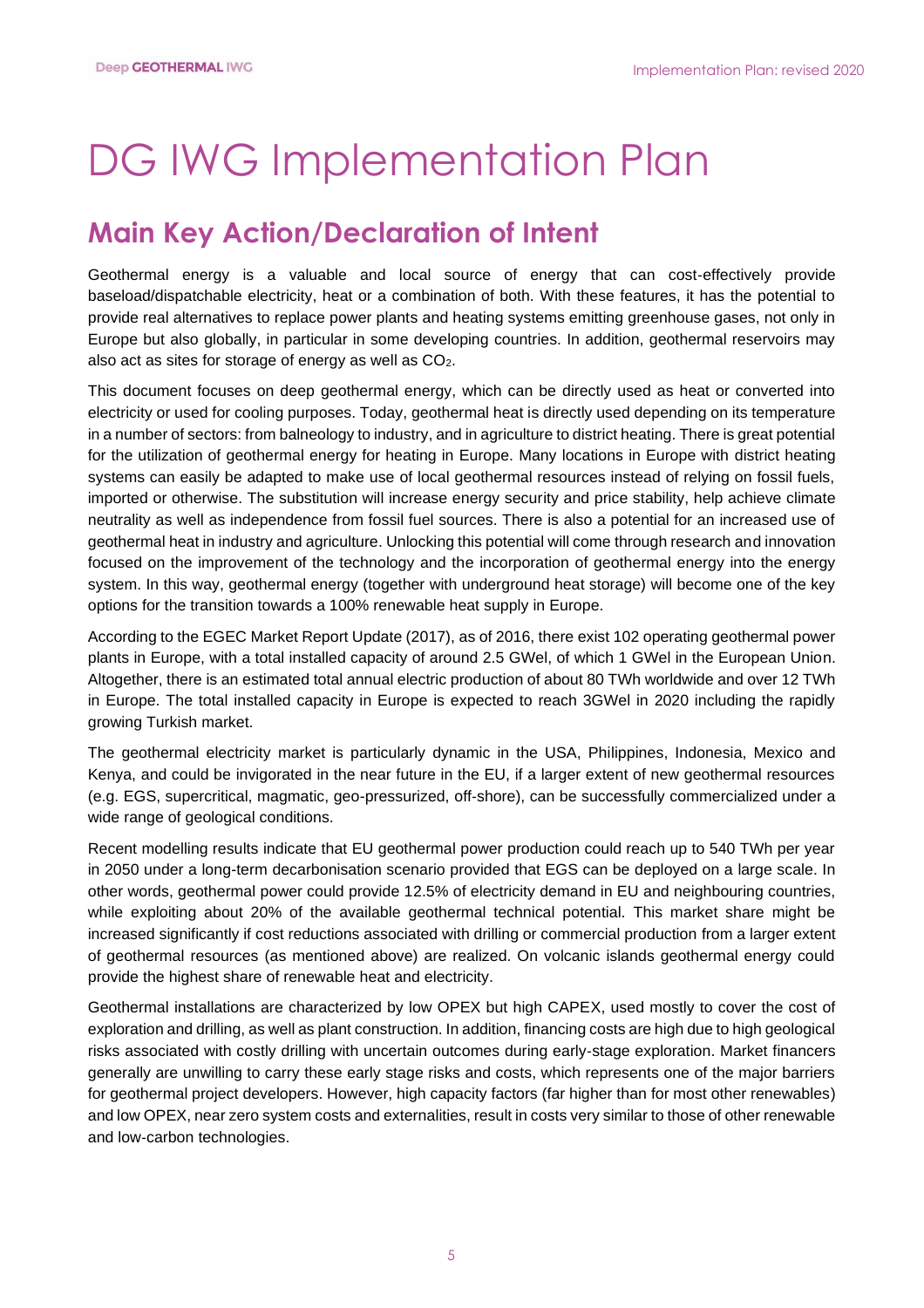EU industries and operators experience and leadership, as well as European scientific excellence are recognized worldwide. In order to stimulate the uptake of geothermal energy it is necessary to reduce costs and to improve performance. It is also necessary to widen the geological conditions under which technologies can be applied and to develop technologies bring a larger extent of geothermal resources, including EGS, to market. In addition, hybrid systems able to integrate energy production from different renewable sources and flexible systems that smooth the geothermal electricity load profile need to be demonstrated. Furthermore, environmental performance and social acceptability must be improved.

The worldwide importance of geothermal energy has recently become acknowledged at the political level with the launch of the Geothermal Global Alliance (GGA) at COP21. The GGA is a coalition of 46 countries and 40 development and industry partners that have joined political forces to increase the share of geothermal energy in the global energy mix. The GGA aspires to achieve a 500% increase in global installed capacity for geothermal power generation and a 200% increase in geothermal heating by 2030. The opportunity for Europe and the European industries, with their knowledge and leadership, in reaching these goals should not be missed.

# <span id="page-5-0"></span>**Targets of the Declaration of Intents (DOI)**

- 1. Establish procedures to ensure that the Public and societal benefits are identified and pursued, communities (and/or citizens at large or stakeholders) concerns are evaluated and managed and progresses in the licensing procedure are achieved. This also includes the acceptability of all stakeholders, through engagement processes.
- 2. Increase reservoir performance\* in sustainable yield predicted for at least 30 years and reduce the power demand of operating facilities to below 10% of gross energy generation by 2030;
- 3. Improve the overall geothermal energy conversion efficiency, including bottoming cycle, of geothermal installations at different thermodynamic conditions by 10% in 2030 and 20% in 2050;
- 4. Ensure production costs (CAPEX and OPEX) of geothermal energy (including from currently not exploited unconventional resources, such as superhot, EGS, and/or from hybrid solutions which couple geothermal with other renewable energy sources) below 10 €ct/kWh<sub>el</sub> for electricity and 5 €ct/kWhth for heat by 2025\*\*;
- 5. Demonstrate the technical and economic ability of innovative exploration approaches and tools to increase the drilling success rate by 20% in 2025 and 50% in 2030 compared to 2015*;*
- 6. Reduce the unit cost of drilling  $(E/MWh)$  by 15% in 2025, 30% in 2030 and by 50% in 2050 compared to 2015;
- 7. Demonstrate the technical and economic feasibility of responding to commands from a grid operator, at any time, to increase or decrease output ramp up and down from 60% - 110% of nominal power or heat production;
- 8. Demonstrate the technical and economic feasibility of geothermal heating, cooling and hightemperature storage in a flexible heating system; cover 5% of demand in Europe by 2030 and 25% by 2050.

*\* Reservoir performance includes underground heat storage.*

*\*\* Costs must be confirmed by establishing at least 5 plants in different geological situations, of which at least one has a large capacity (10 MWel or, if for direct use only, 20 MWth).*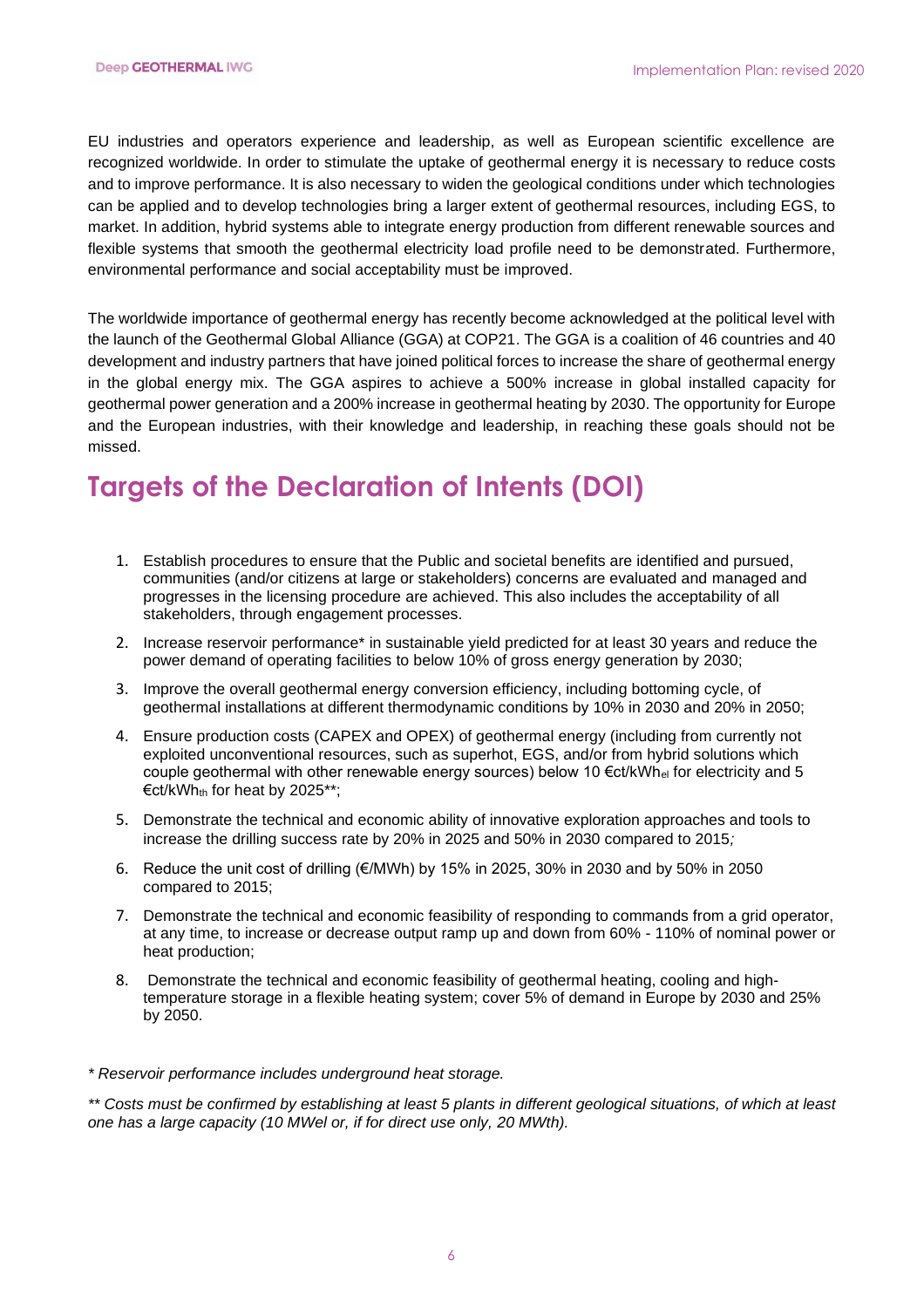## <span id="page-6-0"></span>**Summary**

The research and innovation (R&I) Actions envisaged in the Deep Geothermal Implementation Plan address relevant issues crucial for the development of the use of geothermal energy resources, both as heat and electricity. The implementation plan (IP) pays due attention to the widely present low and high temperature geothermal resource in Europe and whose development, together with that of urban district heating networks fed by geothermal, represents a key opportunity to increase renewable heat supply. Geothermal electricity can be a major contributor to balancing local effects resulting from the dependence on non-dispatchable renewables, such as wind and PV and solar thermal; attention is paid to developing this capability, with a specific key action in the IP. Other key actions are related to development of materials which can be effective in reducing problems related to scaling and corrosion, both for low- and high-temperature applications, and new exploration technologies and advanced drilling techniques. Strongly connected to the DOI targets of cost decrease, and to issues of social acceptance, are the key actions dedicated to performance improvement and to the development of zero-emission geothermal plants. Knowledge transfer and data unification issues are also relevant measures of the IP. Non-technical barriers/enablers were finally identified: Social acceptance, in support of a wide-spread and accepted development of geothermal energy; and risk management, with the objective of establishing a European scheme for the management of risk in geothermal projects, which is considerable as exploration and field development represent a major investment.

# <span id="page-6-1"></span>**State of the Art**

The use of geothermal energy, particularly for heating applications, is steadily increasing across Europe. The growth of geothermal electricity is mainly due to rapid expansion in Turkey, which is set to continue. Italy, France, Germany and The Netherlands are implementing their geothermal strategies, and other countries have portfolios of new and innovative projects that are expected to be realised in the near future.

Among renewables, electricity from geothermal resources is today fully competitive with fossil fuels in choice locations, with costs of about 0.07 EUR/kWh including systems and operation for large-scale systems. The European industry performs excellently in the geothermal sector.

District heating and cooling has been a real success story for geothermal since it is still expanding into new markets. Deep geothermal for heating and cooling encompasses supply to industrial and service sectors. In 2019, there were 5,5 GWth of installed geothermal district heating and cooling capacity in 25 European countries, corresponding to 327 systems. With about 200 new plants in in the pipeline, the installed capacity is set to grow up to  $6.5$  GWth by 2020.

Geothermal energy can represent a relevant contribution to the transition towards a more sustainable energy system. Combined heat and electric power, hybridization with other renewables (solar, biomass), and support to local and sustainable economic development, security of supply and load flexibility are already recognized qualities of geothermal energy, which will find a further boost from the adoption of the implementation plan.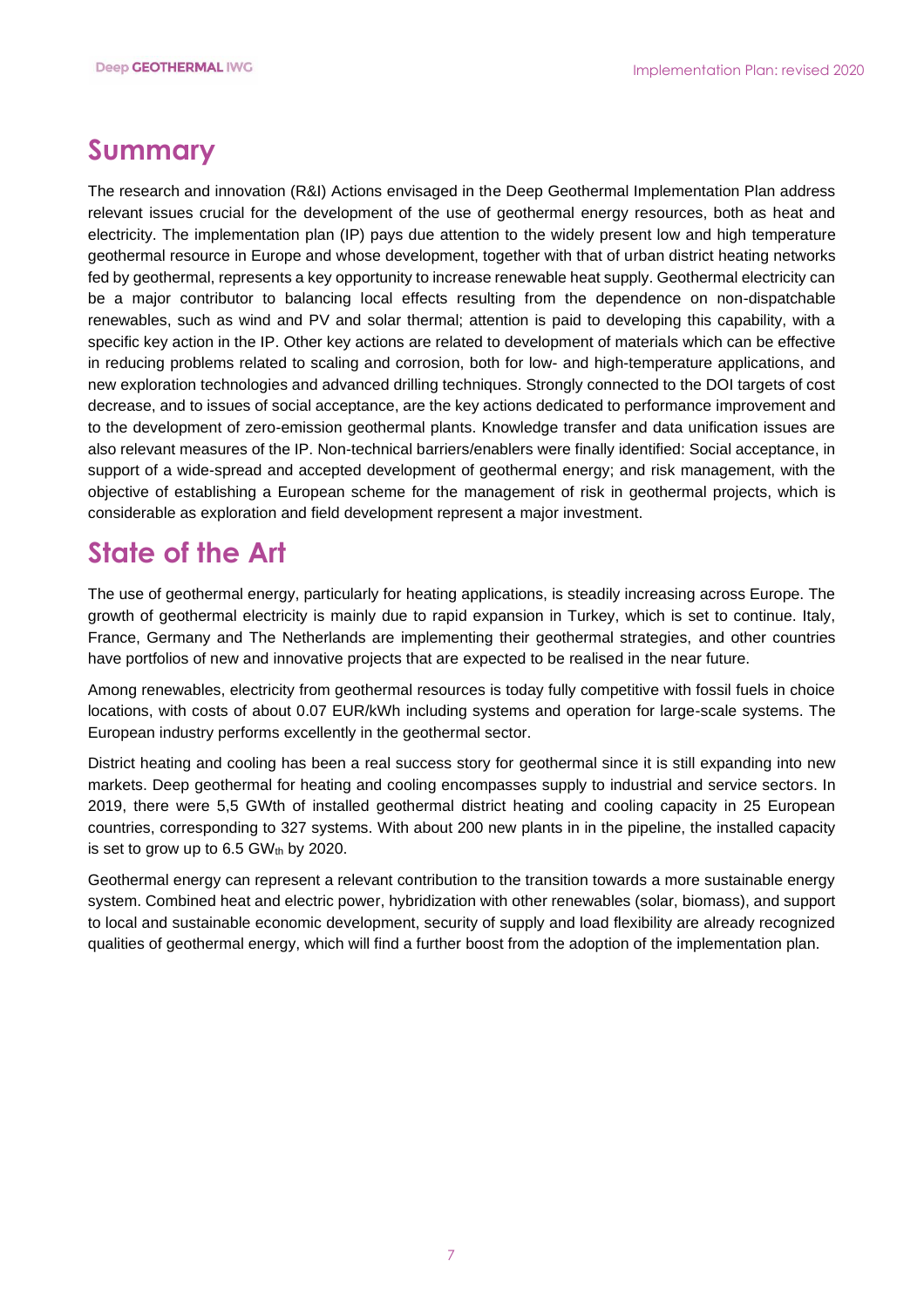## <span id="page-7-0"></span>**R&I ACTIVITIES**

- A. Geothermal heat in urban areas
- B. Integration of geothermal electricity and heating & cooling in the energy system responding to grid and network demands
- C. Improvement of overall geothermal energy conversion performance for electricity and heating & cooling generation
- D. Closed loop electric and heating & cooling plants integrated in the circular economy
- E. Sustainable and efficient production technologies
- F. Development and exploitation of geothermal resources in a wider range of geological settings
- G. Advanced drilling/well completion techniques
- H. Innovative exploration techniques for resource assessment and drilling target definition

## <span id="page-7-1"></span>**NON-TECHNICAL BARRIERS/ENABLERS (NTBE)**

- A. Increasing awareness of local communities and involvement of stakeholders in sustainable geothermal solutions
- B. Risk mitigation (financial/project)

## <span id="page-7-2"></span>**CROSS-CUTTING ISSUES**

The Deep Geothermal Implementation Working Group stresses the relevance of two cross-cutting issues which are crucial for gaining more widespread support for all research and innovation actions while addressing non-technical barriers/enablers:

**Knowledge transfer + training** (including peer-to-peer learning and research infrastructures)

It is important that the EC demonstrates capacity building, industrial technology transfer and science & academic partnerships via transfer of know-how. The development of high quality, competitive and sustainable geothermal energy projects is the shared goal that underpins this issue. This includes the continued development of European Research Infrastructure Consortia (ERIC). Of particular relevance is the European Plate Observing System (EPOS) – ERIC, which supports the existing pan-European infrastructure of experimental test and monitoring facilities and infrastructures (Geo Energy Test Beds, GETB - see also [https://www.epos-ip.org/data-services/community-services-tcs/geo-energytest-beds-low-carbon-energy\)](https://www.epos-ip.org/data-services/community-services-tcs/geo-energytest-beds-low-carbon-energy) and allows for their efficient and coordinated use.

Important for this cross-cutting action is training and educating new geothermal professionals. Among the necessary actions, is a much-needed cooperation between education and training institutes and companies, creating networks for education and training involving industrial platforms, universities and research centres. Further ideas are to develop courses on geothermal energy within existing university courses and to launch new courses; to absorb the workforce of declining industries; and to promote the mobility of workers in Europe.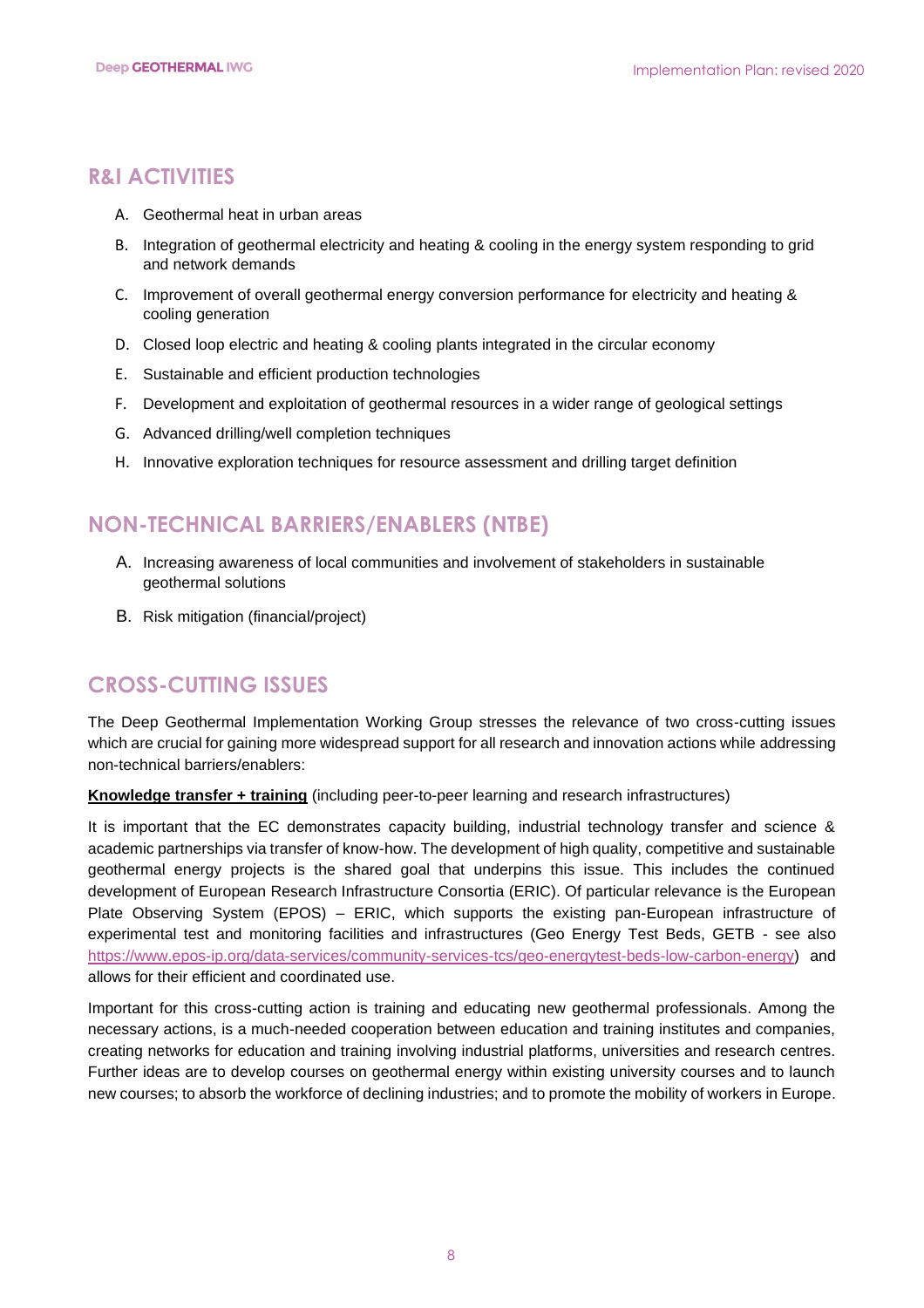Support to these actions should be sought nationally, in Horizon Europe (and subsequent framework programs) Coordination and Support Actions, and in existing EC programs or support of knowledge transfer and human mobility, such as Marie Curie, Erasmus+ or ERC grants.

## **Recommendation of an open-access policy to geothermal information** (including standard exchange formats)

The scope of this cross-cutting action is to facilitate access to geothermal information at the European level via the linkage of and development of information platforms, and the creation of standard and common data models at EU level. Progressive coordination of national data to facilitate data discovery and mining is an important step to provide scientists, stakeholders, investors, and geothermal developers with information, which will also serve as a basis for resource assessment and feasibility studies.

Resources for this action are likely to be provided by national geological services of European countries and regions. A general commitment to open access to relevant data is recommended through a user-friendly interface with different levels for professionals and the general public seeking information. An example of a successful and existing infrastructure is the EPOS-ERIC's Thematic Core Service on Anthropogenic Hazards (TCS-AH). The TCS-AH coordinates the provision of services for open-access data harvesting, data mining and data management.

## <span id="page-8-0"></span>**Next Steps**

The Deep Geothermal Implementation Working Group (IWG) is composed of representatives of relevant countries and stakeholders, representing both the industry and the academia. The IWG is responsible for revision of the Deep Geothermal IP. Throughout 2020 the Implementation Plan was revised.

Of the eight research and innovation (R&I) activities, four are considered to be flagship activities. Common to the latter R&I activities are interdisciplinary, sector-coupling projects (flagship projects) that demonstrate efficient implementation. Furthermore, five R&I activities envisage projects with low initial TRL where feedback loops with basic and/or fundamental research is of particular importance (R&I activities B, C, D, E and H have initial TRLs between 3 and 4). R&I activity E is related to cross-cutting technologies necessary for several parts of the geothermal value chain. For the flagship projects, the TRL refers to the main technology, but subtechnologies on lower initial TRL related to the cross-cutting R&I activity E is necessary to exploit the potential of linking of more basic research to large demonstration projects. Finally, the main non-technological barriers to the development of deep geothermal, i.e. public acceptance, dissemination of best practices, coordination of geological risk mitigation methods and development of ad-hoc financial schemes are targeted by separate, dedicated activities. The proposed activities are characterised by different levels of maturity. For the implementation of R&I activities as well as NTBE-A and NTBE-B considerable efforts and funding will be required over the coming years to meet the goals of the Declaration of Intent.

All actions of the Implementation Plan are crucial to meet the SET-Plan targets for geothermal energy listed in the Declaration of Intent. To ensure their proper implementation, an estimated overall investment of €936,5 mln needs be mobilised over the next 5-8 years, sourced as follows:

- $€456$  mln from the industry (private funds 49% of the total);
- €342 mln coming from national programmes (36,5% of the total);
- €138,5 mln coming from EU funds (14,5% of the total).

There are potential synergies with several other IWGs, namely: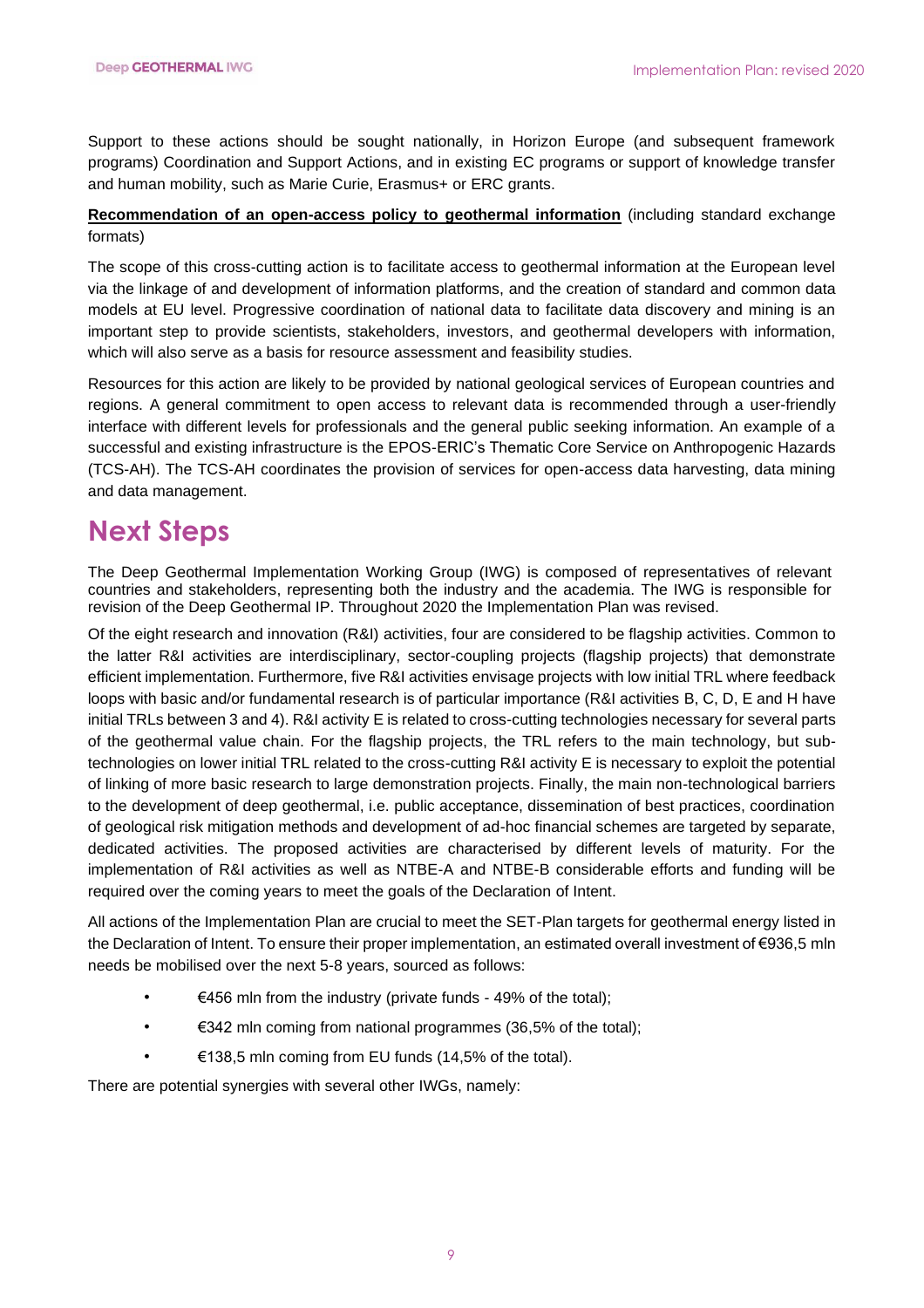- Carbon capture and use (CCU) and carbon capture and storage/use (CCS) where one may combine CCS/U with geothermal energy extraction; data availability for  $CO<sub>2</sub>$  saline equilibria at high pressures and temperature; reservoir modelling; equipment for drilling and NCG reinjection)
- Concentrated Solar Power with particular attention on advanced power cycles based on, for example, supercritical CO2

Energy consumers (rebound effect of geothermal energy on non-dispatchable renewables, with significant effects on the cost of electricity)

• Integrated and flexible energy systems covering topics such as energy storage, sector coupling, as well as grid flexibility and dispatchability.

## <span id="page-9-0"></span>**ENABLING FRAMEWORK FOR THE DEEP GEOTHERMAL IMPLEMENTATION WORKING GROUP'S EFFORTS ON THE IMPLEMENTATION PLAN**

## **The Support Unit for the DG-IWG**

Supported by a Horizon 2020 Coordination and Support Action, a so-called "Support Unit" to the Deep Geothermal IWG has been set up to. The task of the Support Unit is to facilitate the execution/realisation of the Implementation Plan and to ensure that the DG-IWG has the requisite data, tools and procedures in place to have evidence based facts for well-grounded discussions at its disposal. In this manner, the DG-IWG may make strategic decisions to accelerate the uptake of geothermal energy in Europe in an efficient way.

The workstreams of the Support Unite are three:

- 1. To provide the DG-IWG with relevant data about the IP execution, from the various stakeholder groups as well as providing strategy support for the DG-IWG in their decision-making process and actions;
- 2. To promote and organise initiatives that mobilise the geothermal community to implement the actions identified in the implementation plan, e.g. workshops, brokerages, consortium building and exploitation of RD&I results.
- 3. To provide a secretariat for the DG-IWG to assist on administrative issues and strategy support.

With two years into the implementation of the plan, which was endorsed by the SET-Plan Steering Group on 24 January 2018, the Deep Geothermal Implementation Working Group has initiated a review, an update and a revision of the plan. The Support Unit has undertaken the coordination of this process. The Deep Geothermal Implementation Working Group expects the revision to be approved by the fourth quarter of 2020 and will submit the revised implementation plan for endorsement by the SET-Plan Steering Group towards the end of the fourth quarter 2020.

#### **The Clean Energy Transition Partnership**

The European Commission has successfully encouraged a number of European SET-Plan countries (and beyond) and their geothermal research and innovation funding organisations to collaborate and pool resources across the innovation cycle. The current transnational collaboration the (ERANET GEOTHERMICA) builds on a common understanding of the research and innovation needs in GEOTHERMICA countries, the identification of common challenges and resulting from this realization a comprehensive set of activities that serve to address the common challenges for the geothermal sector. A cornerstone are joint calls for transnational research and innovation projects and a number of additional activities. The first such call has been co-funded by the European Commission with subsequent calls being supported only by GEOTHERMICA countries.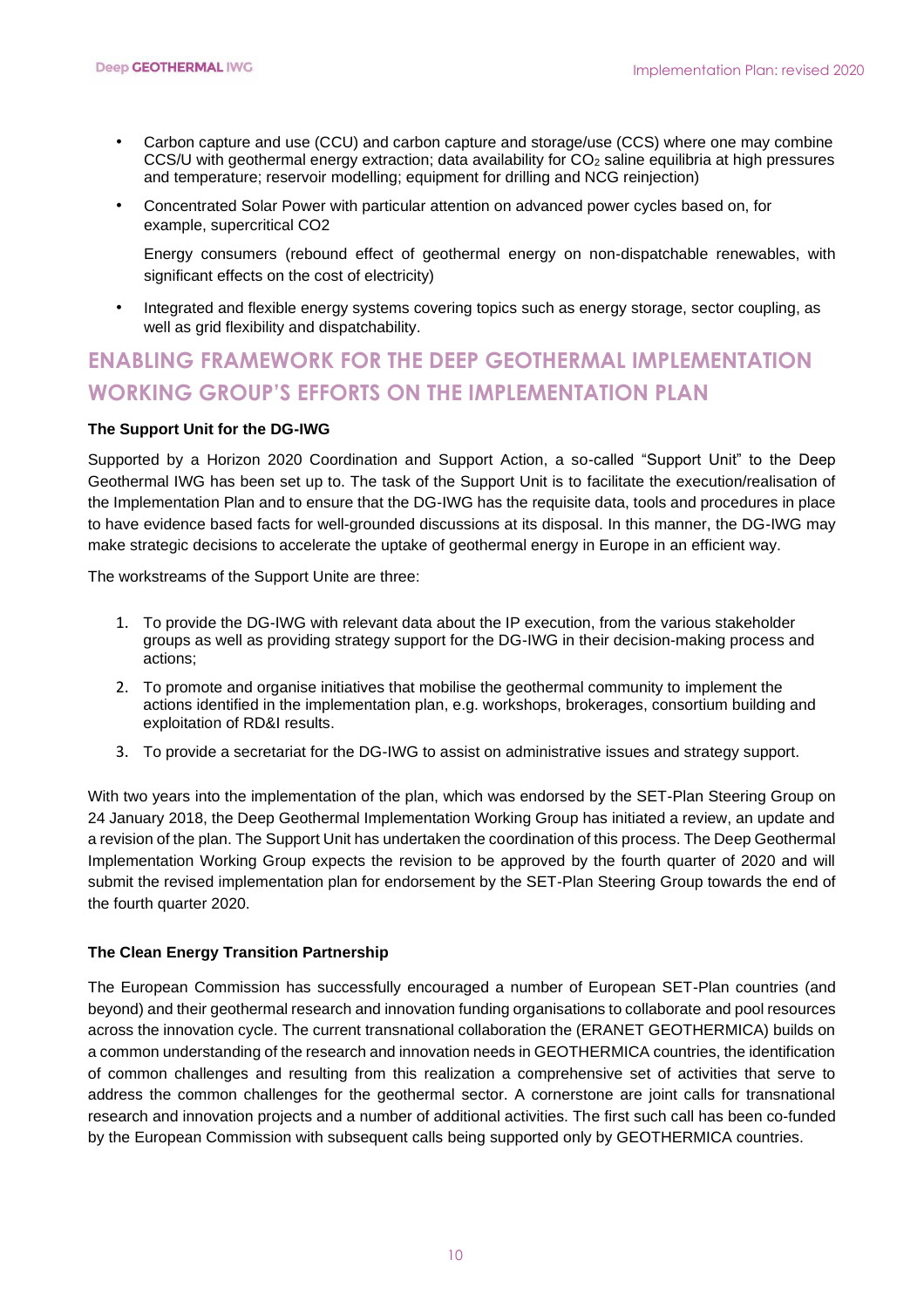Building on the success of a number of such ERANETs across energy technologies, EU member states and associated countries together with the European Commission envisage a next stage in the cooperation: the establishment of a co-funded "Clean Energy Transition" partnership (CETP). The Deep Geothermal Implementation Working Group expects that this challenge driven CETP will provide ample opportunities to launch calls and additional activities that are not only driven by technology needs but are more appropriately framed in the context of challenges that Europe faces on her journey to carbon neutrality and beyond. The DG-IWG expects the continued operation of GEOTHERMICA Implementation Plan.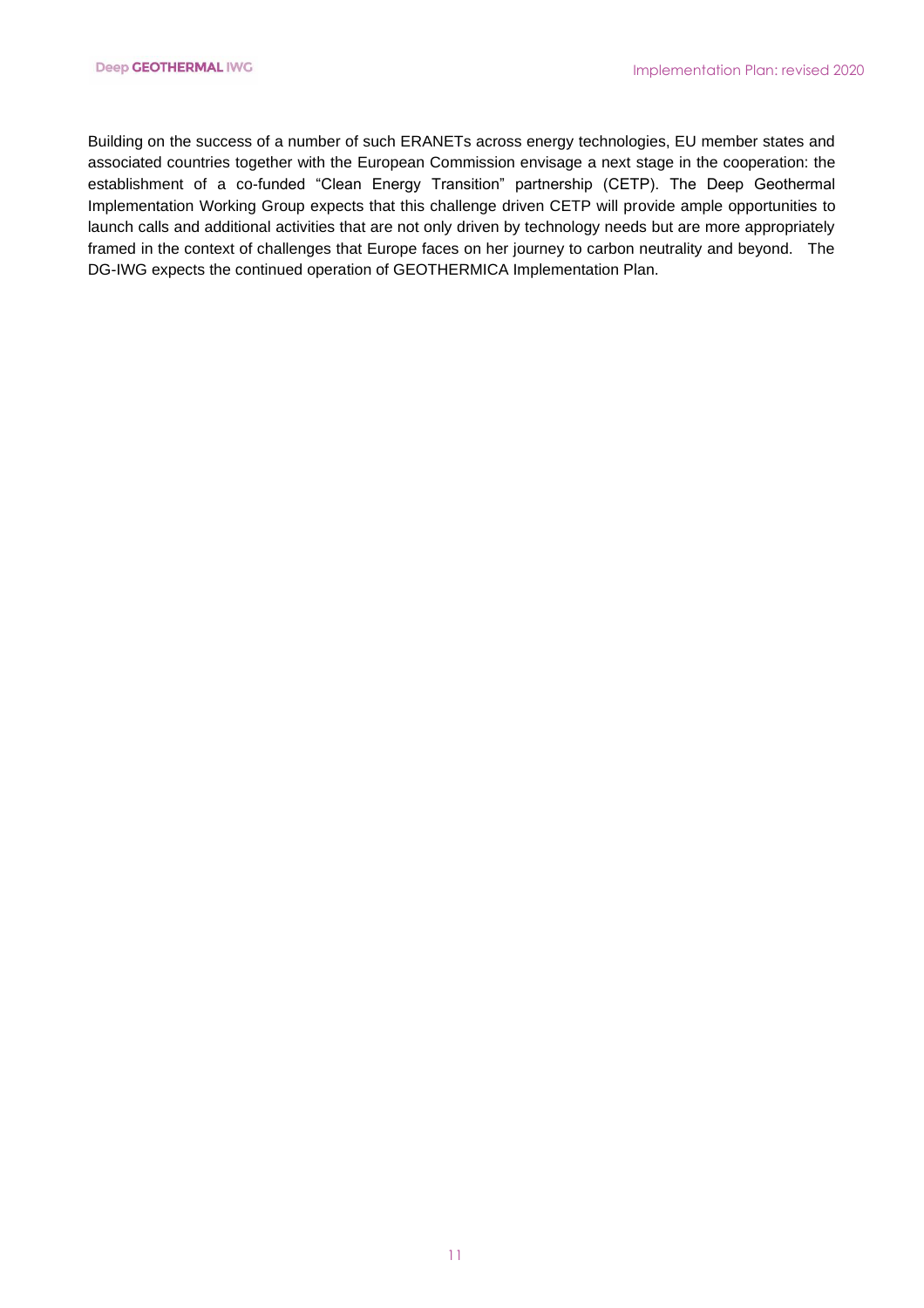# <span id="page-11-0"></span>**Ongoing and planned R&I Activities**

In the following, prioritized research and innovation activities are identified and completed with a discussion on non-technical barriers and enablers.

## <span id="page-11-1"></span>**A - GEOTHERMAL HEAT IN URBAN AREAS**

| <b>R&amp;I Activity A</b>                                                                 | Targets: DOI 1, 2, 4, 8 & NTBE A, B: |
|-------------------------------------------------------------------------------------------|--------------------------------------|
| TRL at start: 3-5 (for simulation and monitoring<br>and research on social acceptance), 7 | TRL at end: 9                        |
| Total budget required: €73,3mln                                                           | <b>Flagship: Yes</b>                 |

## **Scope:**

To enhance the European heat transition to renewable energy by providing safe and reliable geothermal based solutions for urban areas. To contribute to decarbonising energy use for heating and cooling in cities and to improve air quality.

## **Description:**

The activity will aim to demonstrate new heating concepts for urban areas and/converting conventional district heating networks of urban areas into renewable heating systems. R&I will be geared towards enabling the smart use of thermal grids with emphasis on flexible supply of resources (sector coupling), adapted to different source temperatures (cascading uses) and varying demand. Geothermal utilization (including underground storage) will be positioned as a crucial pillar for the (heat) transition of the energy system. Attention will be paid to assessing potential risks of such developments, such as pollution of groundwater, and social concerns should be considered and studied to ensure the acceptance of the technology. Activities include geothermal heat for industry and agriculture, underground thermal energy storage (UTES) including high-temperature storage, innovative and multiple uses for geothermal energy (sector coupling and cascading use) and sideproducts, balneological systems, and design and operation of geothermal doublets.

Several demonstration projects will showcase the broad potential of geothermal energy in urban areas, providing an overall justification for a Flagship in terms of relevant contribution to conservation of energy resource and together with geothermal energy storage to a large-scale transition towards renewable heat in Europe. Integrated innovative concepts will be demonstrated including smart integration into the energy system (e.g. sector coupling, cascading, matching supply with demand, heat and cold exchange, using a LowEx approach which minimizes exergy losses by matching the energy quality of heat (or cold) demand and supply) and possible integration of other renewables in the geothermal heat supply. This includes the development of modelling or simulation tools to account for cascading use and balanced resource management.

## **Monitoring mechanism:**

Progress will be reported with respect to deliverables of each specific project.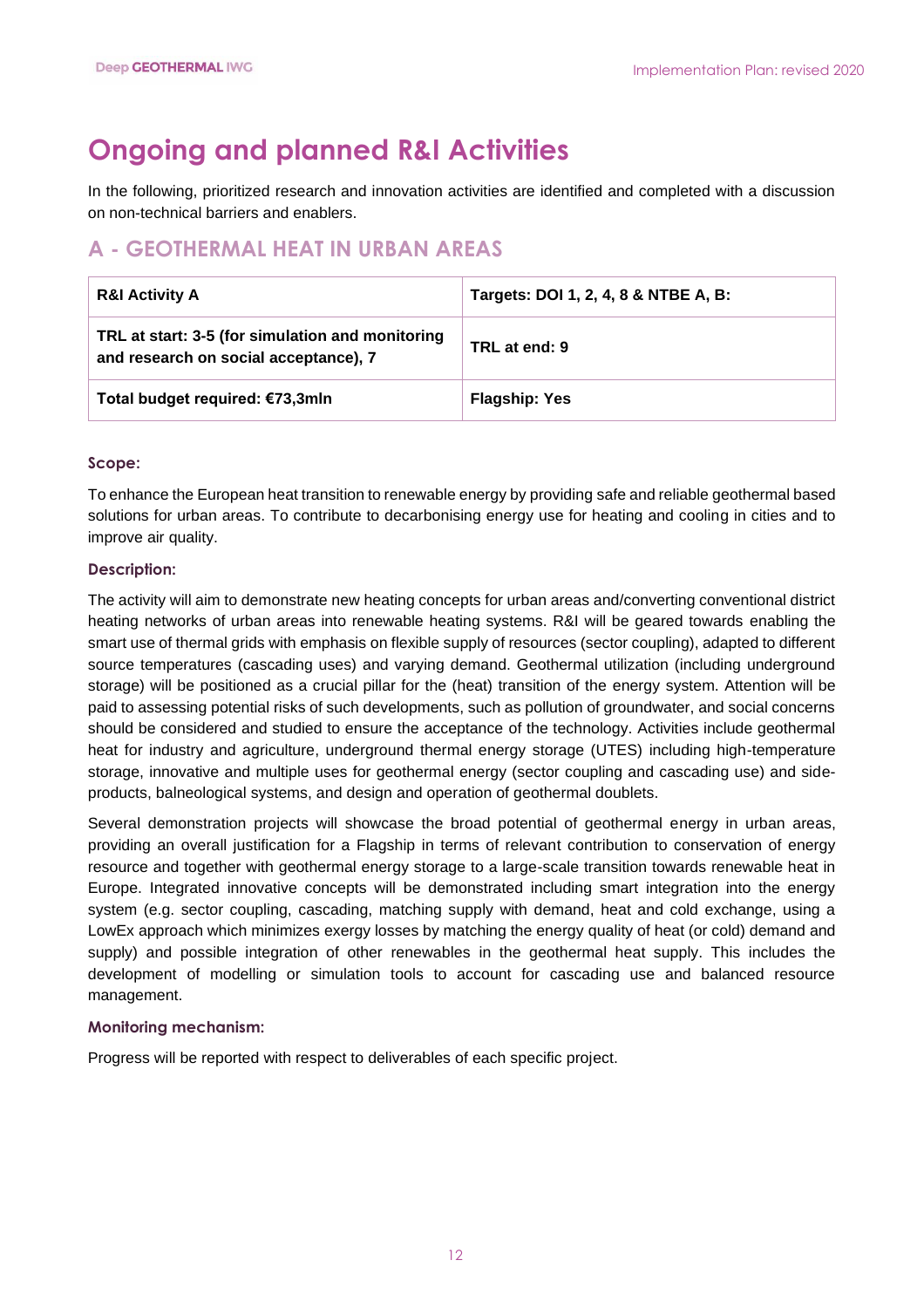| <b>Expected deliverables:</b>                                                                                                                                                                                                                                                               | <b>Timeline:</b> |
|---------------------------------------------------------------------------------------------------------------------------------------------------------------------------------------------------------------------------------------------------------------------------------------------|------------------|
| Portfolio (expected at least one per country involved) of SET Pland country<br>demonstration projects: number of realized project will be listed, pointing out best<br>practices and successes.<br>Minewater Heerlen, Greater Munich, Ruch Area, Frankfurt, Paris, Milan, Geneva,<br>$Bern$ | $2020$ on        |
| Examples of combining Renewable Technologies for a Renewable District Heating<br>System, might include H2020 demonstration case.                                                                                                                                                            | 2019 on          |

| <b>Party/Parties</b>                           | <b>Implementation Instruments</b>                                                                                            | <b>Indicative financing contribution</b>                                                                                                                           |
|------------------------------------------------|------------------------------------------------------------------------------------------------------------------------------|--------------------------------------------------------------------------------------------------------------------------------------------------------------------|
| Industry, BE, CH,<br>DE, FR, IT, NL, PT,<br>EU | Dedicated industry investment<br>(private funds)                                                                             | €30mln                                                                                                                                                             |
|                                                | National funding programs (incl.<br>public & private contributions)<br>possibly combined in bi- or<br>multilateral projects. | Germany, Portugal, Switzerland,<br>Netherlands, France and Iceland (all<br>involved in GEOTHERMICA -<br>cumulative allocation): €40,5mln<br>Italy: €0,7mln         |
|                                                |                                                                                                                              | Structural funds could play a role as<br>well, based for example on the pilot<br>experience in Tuscany, which builds<br>on the interregional platform on<br>energy |
|                                                | <b>GEOTHERMICA CFA</b>                                                                                                       | €8,5mln of EU funds <sup>1</sup>                                                                                                                                   |
|                                                | Horizon 2020 calls".                                                                                                         |                                                                                                                                                                    |

<sup>1</sup> Total GEOTHERMICA budget, relevant to various IP activities (see the rest of this document)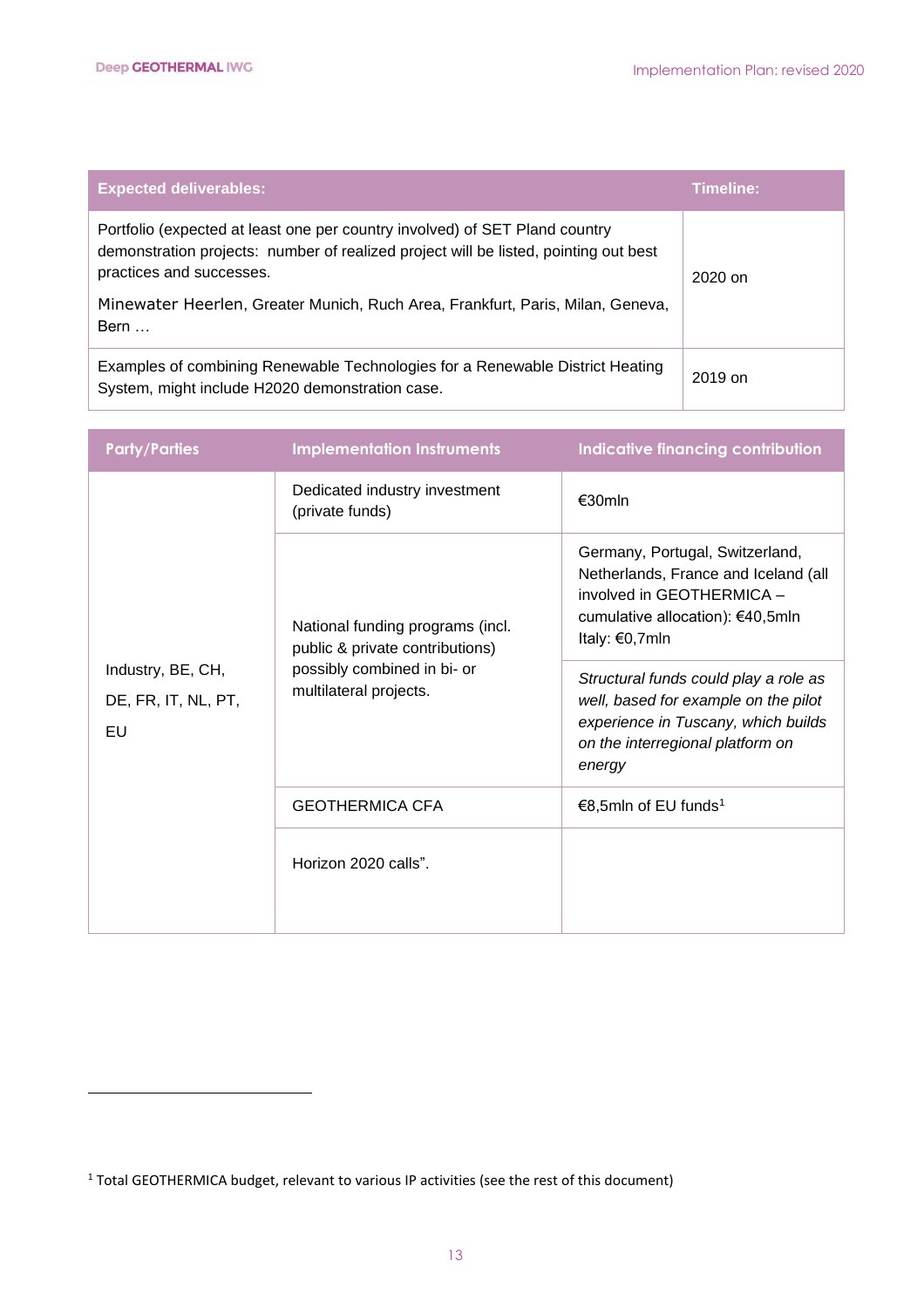## <span id="page-13-0"></span>**B - INTEGRATION OF GEOTHERMAL HEAT AND POWER IN THE ENERGY SYSTEM AND GRID FLEXIBILITY**

| <b>R&amp;I Activity B</b>       | Targets: DOI 1, 4, 7 & NTBE B |
|---------------------------------|-------------------------------|
| TRL at start: 4-5               | TRL at end: 7-9               |
| Total budget required: €11,5mln | <b>Flagship: Yes</b>          |

#### **Scope:**

The activity covers the integration and optimization of flexible energy supply from geothermal energy resources in such a way that sector coupling strategies and their implementation are enabled

#### **Description:**

In order to cope with fluctuations of heat demand, flexible supply units are necessary that are not designed for one specific optimal condition, but in a way that optimizes the use of the heat source. Such systems should also consider hybridization with various sources of renewable heat, such as biomass or solar thermal supply options. Activities will include impact on the development of transmission and distribution infrastructure and the interplay with other flexibility options (e.g. demand-side management and storage), and test on dispatchability. Furthermore, the flexible generation (sector coupling) should be able to provide additional services to the grid such as peak power, role in electricity balancing/reserve market. At any time economic feasibility and the environmental impact needs to be monitored and assessed in comparison to other renewable alternatives.

- Specifically the activity will have the following impacts:
- Demonstrating the technical, economic and financial feasibility of responding to commands from a grid or network operator, at any time, to increase or decrease output ramp up and down.
- Demonstrating automatic generation control (load following / ride-through capabilities to grid specifications) and ancillary services of geothermal power plants.
- Demonstrate flexible heating and cooling and electricity supply from binary cycles and EGS plants, including (sector-) coupling with renewable energy sources.
- Providing solutions to specific problems of geothermal power production in isolated energy networks (islands).
- Showcasing geothermal energy storage integrated with district heating networks and dedicated equipment (heat pumps, ORC turbo-expanders, and heat exchanger networks) with hot and cold reservoirs able to cover variable demand of heating, cooling, and electricity.

The expected impact will comprise a number of tests that demonstrate automatic generation control (load following / ride-through capabilities to grid specifications) including heating and cooling options by sector coupling.

## **Monitoring mechanism:**

H2020 and GEOTHERMICA project monitoring Annual round-check on advances made in operational flexibility of geothermal plants connected to the electric grid and heating and cooling networks with different technologies.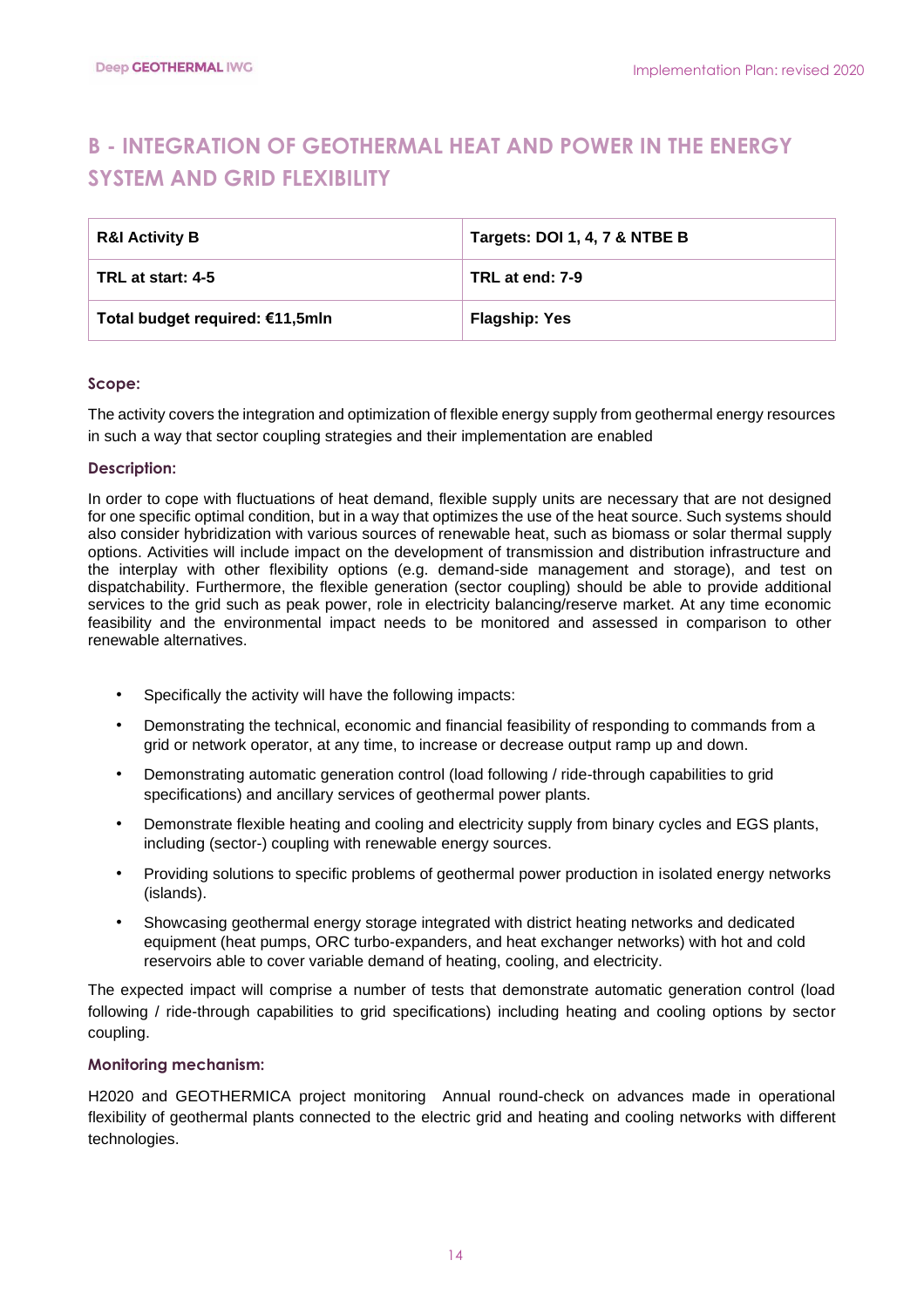| <b>Expected deliverables:</b>                                                                                                                                                        | Timeline: |
|--------------------------------------------------------------------------------------------------------------------------------------------------------------------------------------|-----------|
| Tests to demonstrate automatic generation control (load following / ride-through<br>capabilities to grid specifications) including heating and cooling options by sector<br>coupling | 2019-22   |

| <b>Party/Parties</b>                | <b>Implementation Instruments</b>                                                                                            | Indicative financing contribution                                                                                                       |
|-------------------------------------|------------------------------------------------------------------------------------------------------------------------------|-----------------------------------------------------------------------------------------------------------------------------------------|
|                                     | Dedicated industry investment (private<br>funds)                                                                             | €10mln                                                                                                                                  |
| Industry, CH, IS, IT, PT,<br>TR, EU | National funding programs (incl.<br>public & private contributions)<br>possibly combined in bi- or multilateral<br>projects. | Germany, Portugal, Switzerland,<br>Netherlands, France and Iceland (all<br>involved in GEOTHERMICA -<br>cumulative allocation): €1,5mln |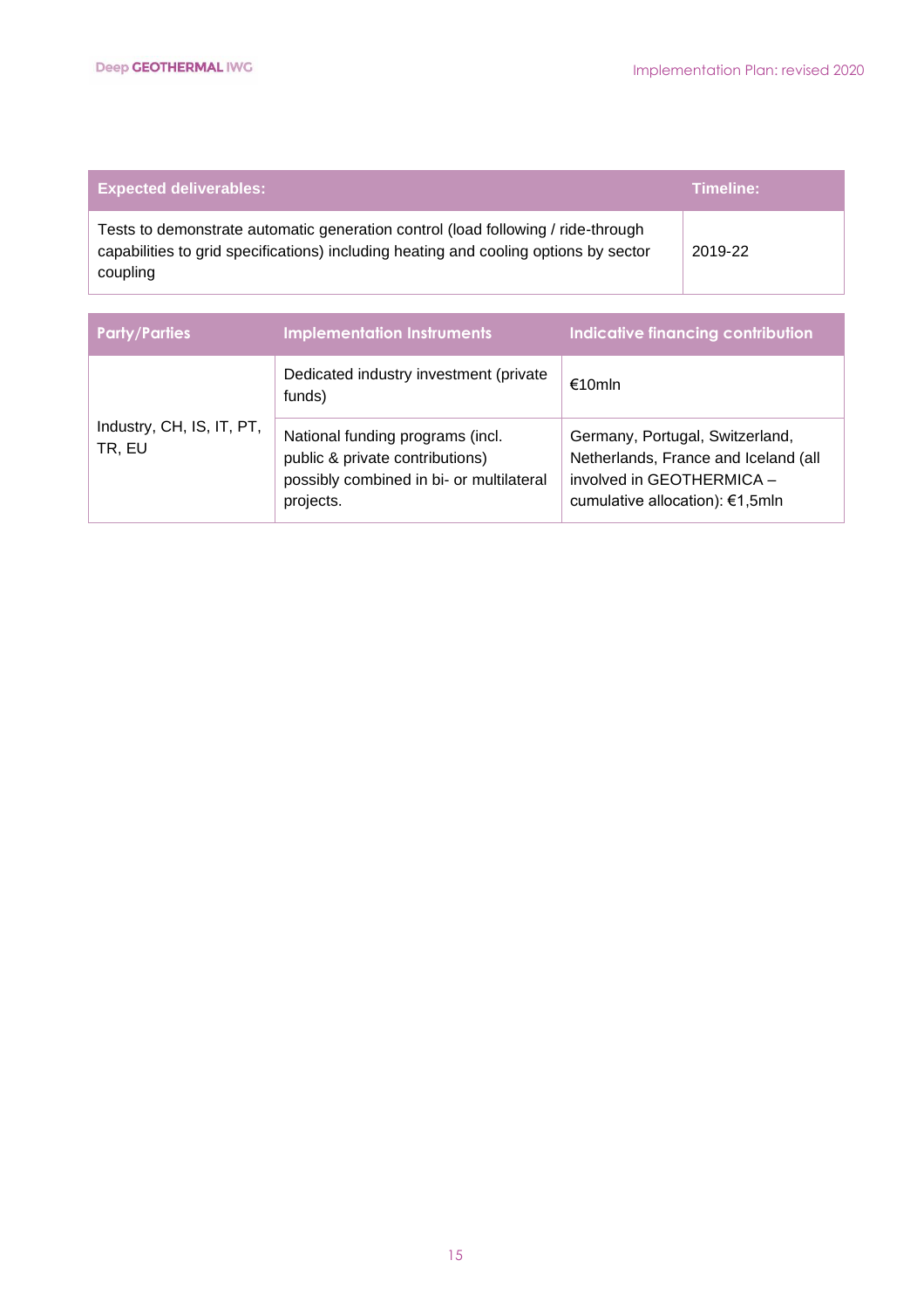## <span id="page-15-0"></span>**C - IMPROVEMENT OF OVERALL GEOTHERMAL ENERGY CONVERSION PERFORMANCE FOR ELECTRICITY GENERATION, AND HEATING & COOLING**

| <b>R&amp;I Activity C</b>     | Targets: DOI 1, 3, 4 & NTBE A |
|-------------------------------|-------------------------------|
| TRL at start: 5-6             | TRL at end: 7-8               |
| Total budget required: €21mln | Flagship: No                  |

#### **Scope:**

The activity covers all measures that improve the overall conversion efficiency and reduce the cost of geothermal energy utilization, developing a 'best-practice' European technology solution with a perspective to become a worldwide standard.

#### **Description:**

The overall geothermal energy conversion efficiency will be improved by the development of higher performance of power plants able to supply both heat and electric power.

Specifically the increase of system efficiency will be demonstrated by:

- Improved design of improved heat exchangers and pumps,
- Optimized selection of materials, new working fluids with very small GWP (Global Warming Potential)
- Increases in expander efficiency
- Improved efficiency of the cooling system by enhancement of the air-cooler condenser and matching to the cycle, or avoiding the loss of useful heat into the environment by promoting the low-enthalpy industrial use of the circulating fluid
- Utilizing geothermal fluids at high temperature (> 175°C) and with high content of non-condensable gases (>2%) with suitably designed binary power plants
- Introduction of bottoming/hybridization units on existing or new power plants and development of new concepts for thermodynamic cycles (working media).
- Deployment of methods that lower the potential of scale formation in pipes, especially radioactive scales.

Technical solutions need to be tested and their applicability demonstrated, promoting the flexible use of the geothermal heat source depending on demand (electricity and heat). This implies an optimization of partial load behavior and flexible control strategies for the operation of the whole system. Activities are also directed to facilitating the direct use of heat for industry and/or municipality by new and innovative business models that account for multiple uses of geothermal resources.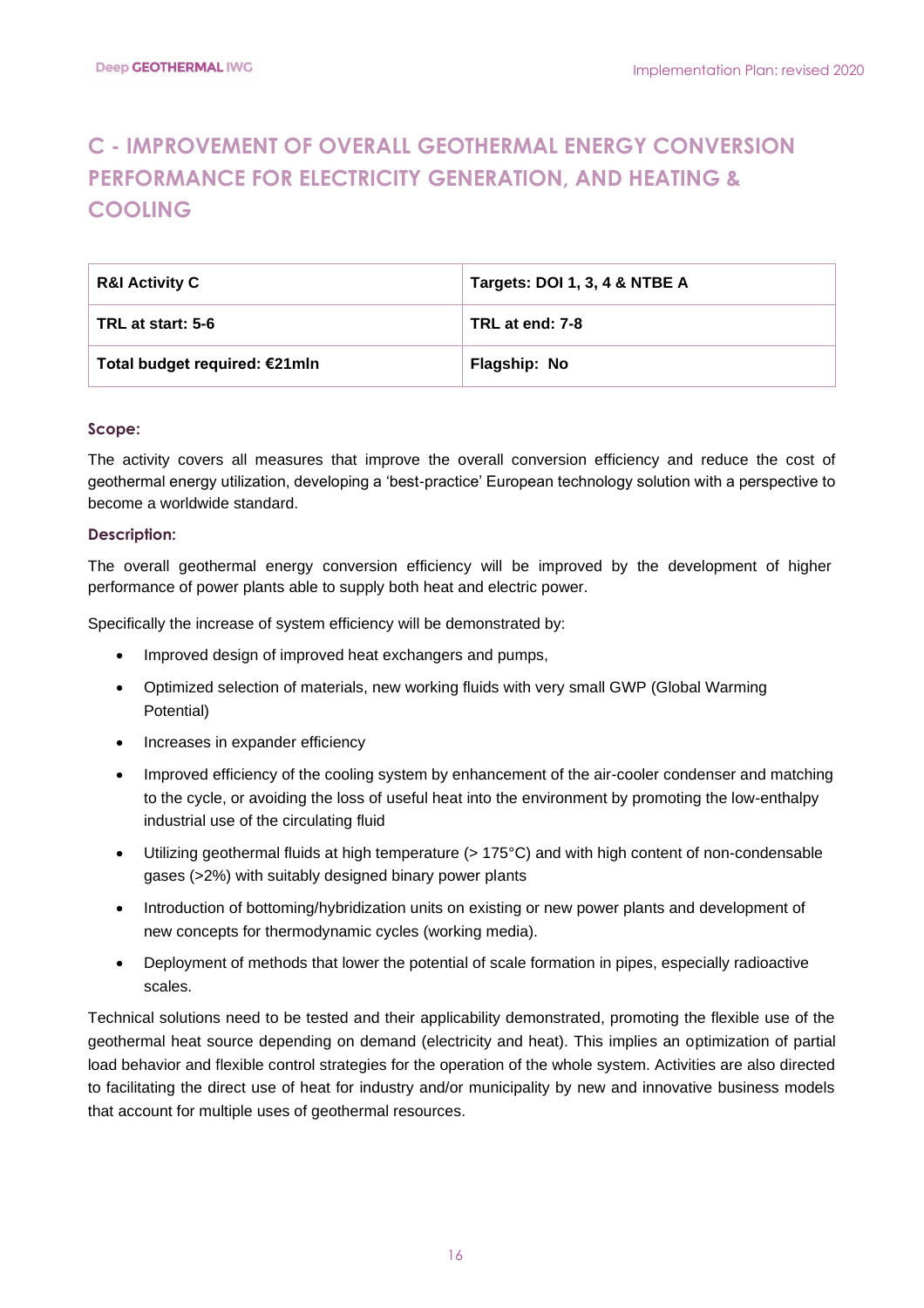Ultimately, the overall impact will be an improved general performance of systems that enable the generation of electricity and heating and cooling from geothermal energy resources with medium and low enthalpy, including double flash and complex/hybrid cycle systems, organic Rankine Cycles (ORC), Kalina and supercritical CO2-cycles. There will be a number of associated impacts that result in a significantly improved efficiency of surface systems equipment/components encompassing heat recovery equipment, turbines for power only and for combined heat & power generation, and cooling generation (via heat absorption).

#### **Monitoring mechanism:**

Annual round-check on advances in performance of energy conversion including information on new plants (commissioned or under construction) in the partner' countries involved in these activities.

Benchmarking with respect to specific project deliverables and reference plants.

| <b>Expected deliverables:</b>                                                                                                                                                                                                                      | Timeline: |
|----------------------------------------------------------------------------------------------------------------------------------------------------------------------------------------------------------------------------------------------------|-----------|
| Piloting and demonstration of performance improvement of systems that enable the<br>generation of electricity and heating and cooling from geothermal energy resources<br>with medium and low enthalpy                                             | 2030      |
| Improving operational performance, efficiency, and availability of surface systems<br>equipment/components: heat recovery equipment, turbines for power only and for<br>combined heat & power generation, cooling generation (via heat absorption) | 2030      |

| <b>Party/Parties</b>                       | <b>Implementation Instruments</b>                                                                                         | Indicative financing contribution                                                                                                                                                                             |
|--------------------------------------------|---------------------------------------------------------------------------------------------------------------------------|---------------------------------------------------------------------------------------------------------------------------------------------------------------------------------------------------------------|
| Industry, FR,<br>IT, FR, IS, PT,<br>TR, EU | Dedicated industry investment (private<br>funds)                                                                          | €15m                                                                                                                                                                                                          |
|                                            | National funding programs (incl. public<br>& private contributions) possibly<br>combined in bi- or multilateral projects. | Germany, Portugal, Switzerland,<br>Netherlands, France and Iceland (all<br>involved in GEOTHERMICA -<br>cumulative allocation): €4,5mln<br>Italy: €1,5mln                                                     |
|                                            | Transnational calls in Horizon Europe<br>and CETP/GEOTHERMICA                                                             | $\epsilon$ 8-10mln – shared with Grid Flexibility<br>demonstration)-<br>Research from private manufacturers<br>Cooperation with other energy sectors<br>Support potential involvement of<br>private research. |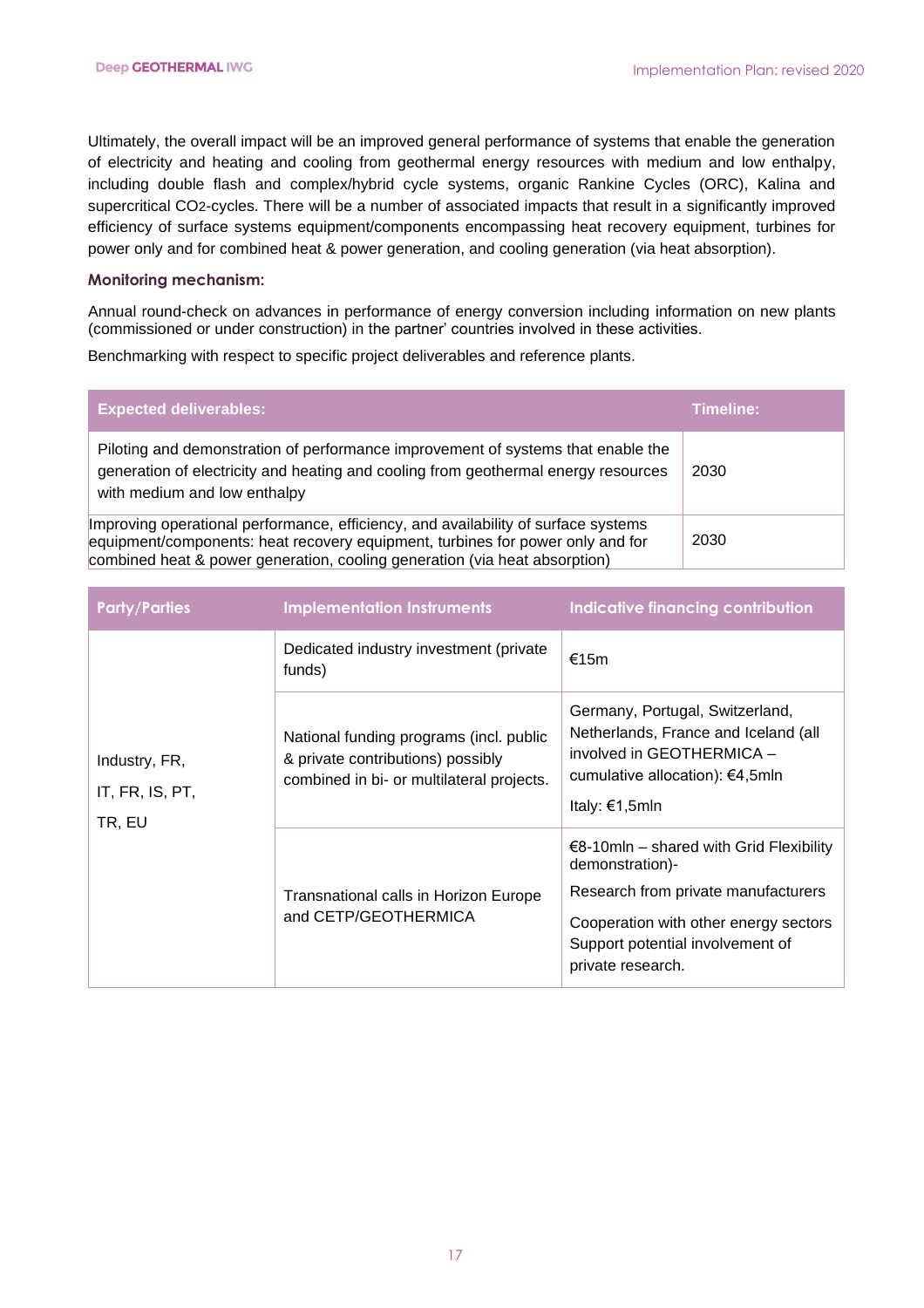## <span id="page-17-0"></span>**D - FULL REINJECTION ELECTRIC AND HEATING & COOLING PLANTS INTEGRATED IN THE CIRCULAR ECONOMY**

| <b>R&amp;I Activity D</b>        | Targets: DOI 1, 3, 4 & NTBE B |
|----------------------------------|-------------------------------|
| TRL at start: 5-6                | TRL at end: 6-7               |
| Total budget required: €123,4mln | Flagship: Yes                 |

## **Scope:**

Demonstrating the feasibility of power and heating & cooling plants that are integrated in the framework of a circular economy. Specifically, cradle to cradle concepts need to be piloted and demonstrated for the application of the total reinjection of the geothermal fluids including the capture of non-condensable gases (zero emission plants), to eliminate 'waste' by finding alternative usage options and ensure long term stability of the geothermal resources or even extend their lifetime by heat storage. Essential is the demonstration of such expected impacts by way of laboratory and field tests related to full reinjection in test circuits and/or geothermal reservoirs at different resource conditions.

## **Description:**

The expected impact is to operate geothermal zero emission plants with capture of greenhouse gases, storage and reinjection schemes for the development and exploitation of geothermal reservoirs, in particular those with high content of non-condensable gases (NCGs).

An associated impact is the validation of the feasibility and reliability of closed-loop reinjection of geothermal fluids at high temperature (> 175°C) and with high (>5%) NCG content, which will require systems for capture and re-injection, and the use of chemical compounds and additives to manage the chemistry of produced fluids.

A further impact of such solutions will be an improved matching of the subsurface reservoir to the power cycle and the development of new equipment (intelligent well completions, compressors, pumps, intercoolers, mixing nozzles and possibly refrigeration equipment).

Additionally, following the cradle-to-cradle concept of a circular economy, 'waste' produced during the construction and installation of the geothermal systems will be converted to 'value', e.g. drill cuttings that can be used as construction material (buildings, roads etc.).

Furthermore, the re-use of abandoned oil and gas wells for geothermal heat production or heat storage as well as co-production of e.g. Lithium or other materials present in the geothermal fluid is also in the scope of this activity.

## **Monitoring mechanism:**

Information on new plants (realized or under construction) will be gathered in partner countries involved in these activities with a stock-take every 3 years.

Benchmarking with respect to specific project deliverables. The information collected will be organized in a report taking into account the initial baseline and, if accessible and available, supplemented with data coming from countries not represented in the IWG.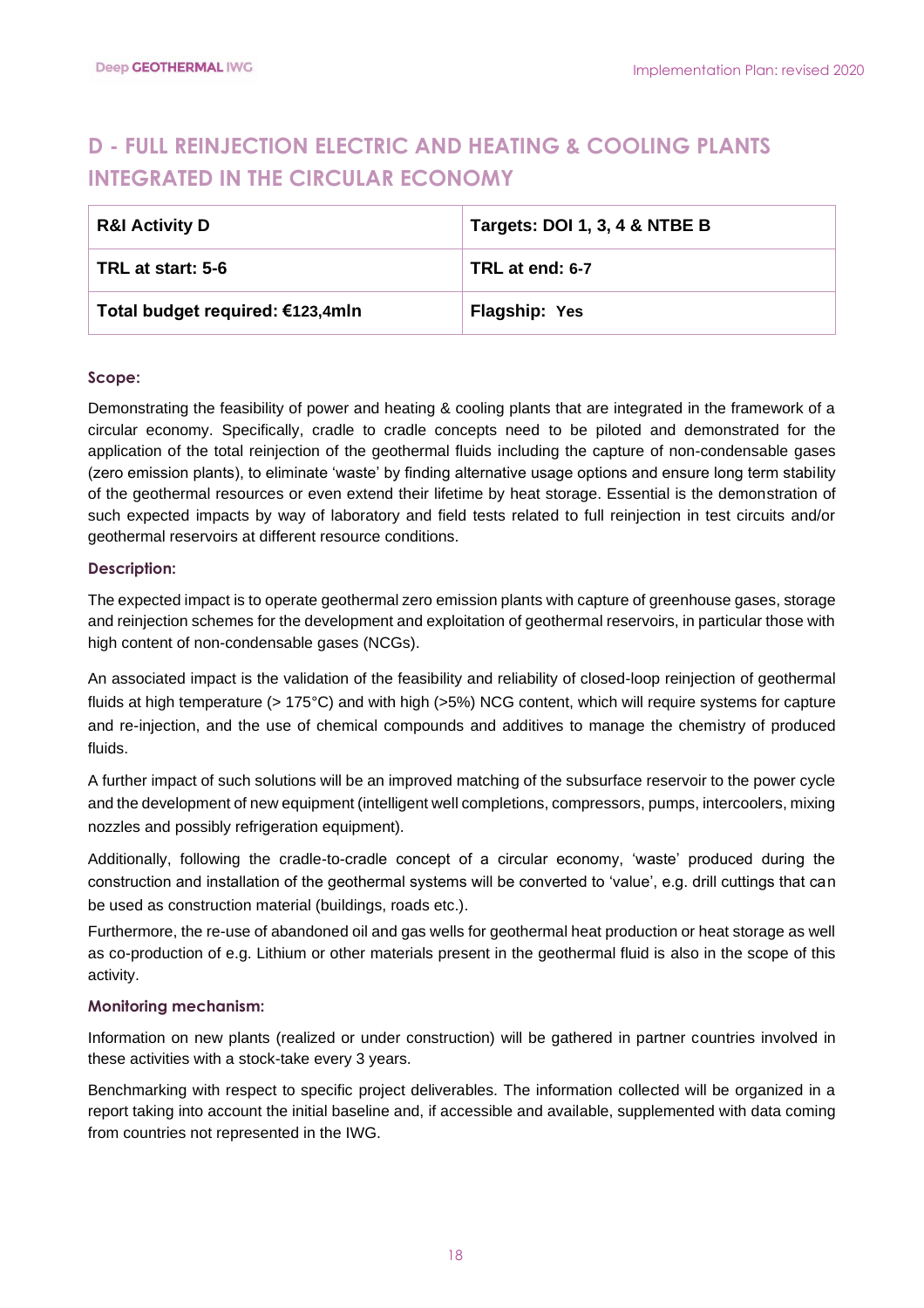| <b>Expected deliverables:</b>                                                                                                                                                                                                                                            | Timeline: |
|--------------------------------------------------------------------------------------------------------------------------------------------------------------------------------------------------------------------------------------------------------------------------|-----------|
| Lab and field tests demonstrating possibility of full reinjection in test circuits and/or<br>geothermal reservoirs with different resource conditions as well as the possible re-use $_{2025}$<br>of drilling materials (drill cuttings) or abandoned oil- and gas wells |           |
| Pilot/demonstrative geothermal plants to experiment high-performance closed loop<br>technologies                                                                                                                                                                         | 2030      |

| <b>Party/Parties</b>                | <b>Implementation Instruments</b>                                                                                                                                                       | <b>Indicative financing contribution</b>                                                                                                                                        |
|-------------------------------------|-----------------------------------------------------------------------------------------------------------------------------------------------------------------------------------------|---------------------------------------------------------------------------------------------------------------------------------------------------------------------------------|
| Industry, FR, IS,<br>IT, PT, TR, EU | Dedicated industry investment (private<br>funds)                                                                                                                                        | An industrial project is under<br>authorization procedure in Italy, for an<br>expected investment of €40mln (5<br>MW <sub>el</sub> demonstration pilot).                        |
|                                     | National funding programs (incl. public<br>& private contributions) possibly<br>combined in bi- or multilateral projects.                                                               | Germany, Portugal, Switzerland,<br>Netherlands, France and Iceland (all<br>involved in GEOTHERMICA -<br>cumulative allocation): €7,5mln<br>Italy: $€0,4$ mln<br>Turkey: €0,5mln |
|                                     | Technology specific calls for solutions<br>that significantly reduce the cost of<br>renewable power generation (Type of<br>action: R&IA)                                                | €15-20mln (contribution from the EU<br>expected per proposal)                                                                                                                   |
|                                     | Call for the demonstration of highly<br>performant renewable technologies for<br>heat and power generation and their<br>integration in the EU's energy system<br>(Type of action: R&IA) | €15-20mln (contribution from the EU<br>expected per proposal)                                                                                                                   |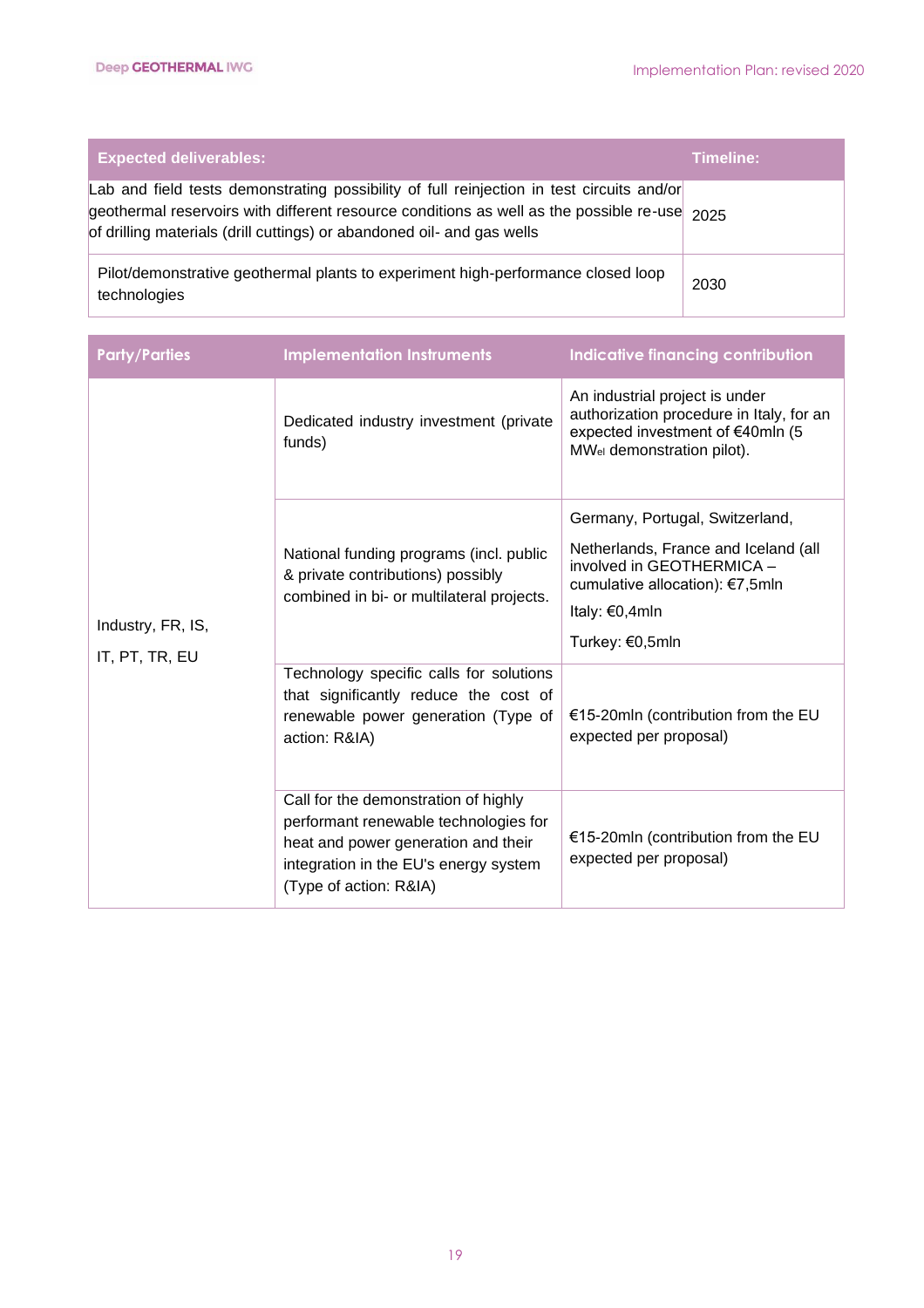## <span id="page-19-0"></span>**E - SUSTAINABLE AND EFFICIENT PRODUCTION TECHNOLOGIES**

| <b>R&amp;I Activity E</b>                                 | Targets: DOI 1, 2, 3, 4 & NTBE B                         |
|-----------------------------------------------------------|----------------------------------------------------------|
| TRL at start: 2-4 (Methods and equipment<br>4 (Materials) | TRL at end: 6 (Methods); 9 (Equipment);<br>6 (Materials) |
| Total budget required: €25,6mln                           | <b>Flagship: No</b>                                      |

## **Scope:**

The development of new methods, processes, equipment and materials suitable to solve problems commonly encountered in geothermal resources development and exploitation (e.g. corrosion and scaling) at low and high temperatures. Such developments need to lead to a lower power demand of operating facilities and include the application of advanced well architectures and innovative technologies and materials, which will lower the unit technical cost of heat, power and storage.

## **Description:**

Expected impacts include the demonstration of major innovations that increase operational availability (e.g. artificial lift techniques, heat exchangers, materials). Specifically, sustainable and reliable production from deep geothermal resources situated in a high temperature, high pressure environment, and characterized by variable geothermal fluid composition as well as dynamic reservoir response to stimulation and/or fluid production/reinjection. Major innovations include novel materials and equipment required need to cope not only with hostile and aggressive reservoir environments but also thermochemical and -physical fluid properties with the ultimate the goal is to improve equipment reliability and to increase plant utilization factor. Materials and/or methods and/or equipment such as production pumps for artificial lift, and heat exchangers need to demonstrate their suitability for the application in all parts of a geothermal plant to minimize operational issues related to high temperatures, scaling, corrosion, and gas content. It is to be demonstrated that the development and utilization of machine learning technology in analysis of geothermal data has significant potential in improving exploitation and operation of geothermal systems. Similarly, stable and uninterrupted operating conditions, improved performance and mitigation of risk need to be demonstrated by the integration of improved monitoring techniques, advanced dynamic reservoir simulation and an improved understanding of coupled thermal, hydraulic, chemical and mechanical processes operative in the reservoir during fluid production and reinjection.

## **Monitoring mechanism:**

Checking of deliverables for each specific project with respect to the targets of the Declaration of Intent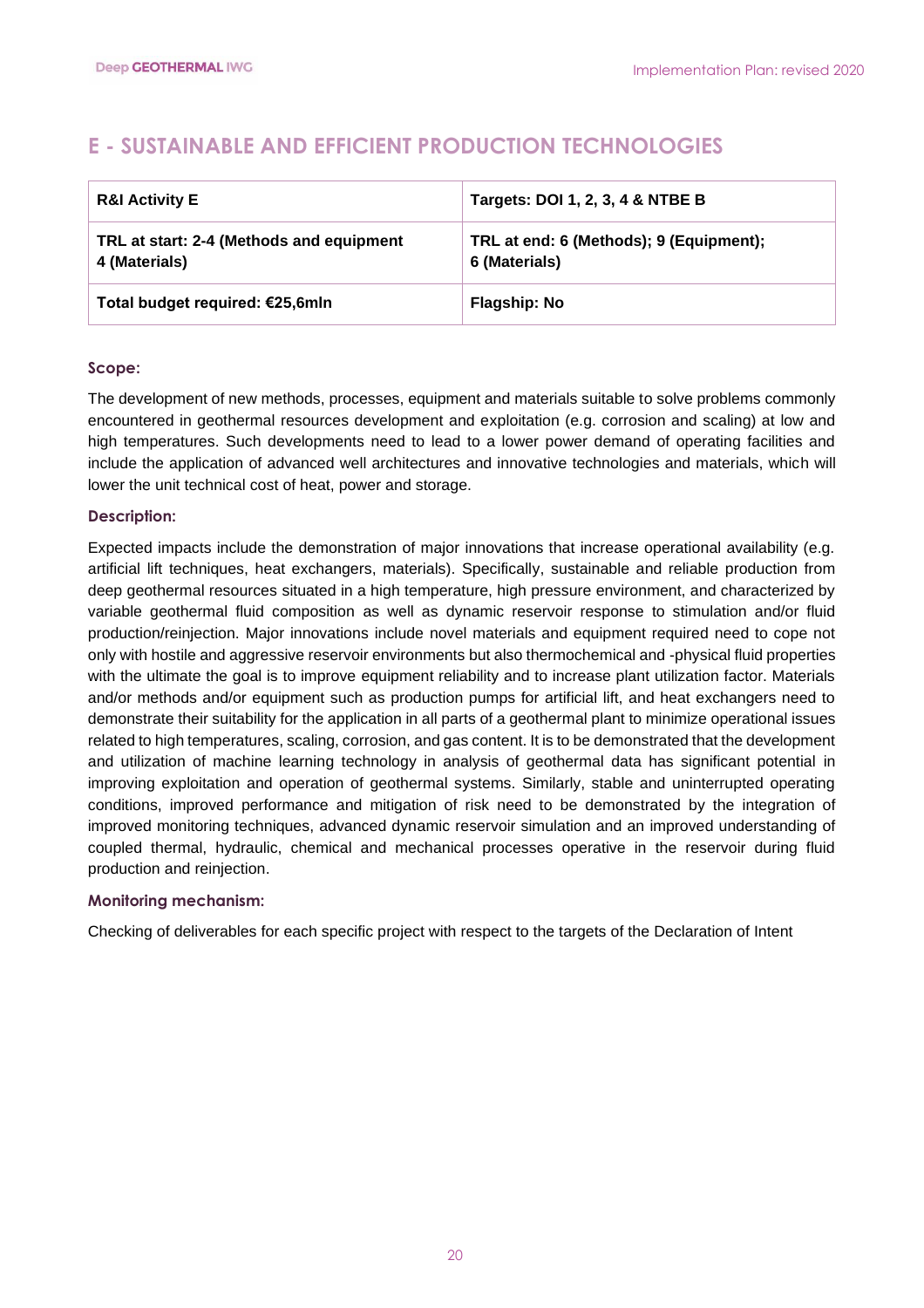| <b>Expected deliverables:</b>                                                                                                      | Timeline: |
|------------------------------------------------------------------------------------------------------------------------------------|-----------|
| Status report on improvement of operational availability in the Geothermal sector                                                  | 2022      |
| Demonstration of major innovations that bring operational availability to a higher level<br>(e.g. pump, heat exchanger, materials) | 2030      |

| <b>Party/Parties</b>                | <b>Implementation Instruments</b>                                                                                                                                                                                                                                                               | <b>Indicative financing contribution</b>                                                                                                                                                               |
|-------------------------------------|-------------------------------------------------------------------------------------------------------------------------------------------------------------------------------------------------------------------------------------------------------------------------------------------------|--------------------------------------------------------------------------------------------------------------------------------------------------------------------------------------------------------|
| Industry, DE, IS, IT, NL,<br>PT, EU | Dedicated industry investment (private<br>funds)                                                                                                                                                                                                                                                | €10mln                                                                                                                                                                                                 |
|                                     | National funding programs (incl. public<br>& private contributions) possibly<br>combined in bi- or multilateral projects.                                                                                                                                                                       | Germany, Portugal, Switzerland,<br>Netherlands, France and Iceland<br>(all involved in GEOTHERMICA -<br>cumulative allocation): €4,5mln<br>Italy: $€1,5mln$                                            |
|                                     | LC-SC3-RES-12-2018: Demonstrate<br>highly performant renewable<br>technologies for heat and power<br>generation and their integration in the<br>EU's energy system National funding<br>programs (incl. public & private<br>contributions) possibly combined in bi-<br>or multilateral projects. | $€8-10$ mln - shared with Grid Flexibility<br>demonstration)-<br>Research from private manufacturers<br>Cooperation with other energy sectors<br>Support potential involvement of<br>private research. |
|                                     | CETP/GEOTHERMICA                                                                                                                                                                                                                                                                                | €8,5mln of EU funds                                                                                                                                                                                    |
|                                     | Calls for the development of the next<br>generation of renewable energy<br>technologies                                                                                                                                                                                                         | $€2-5mln$                                                                                                                                                                                              |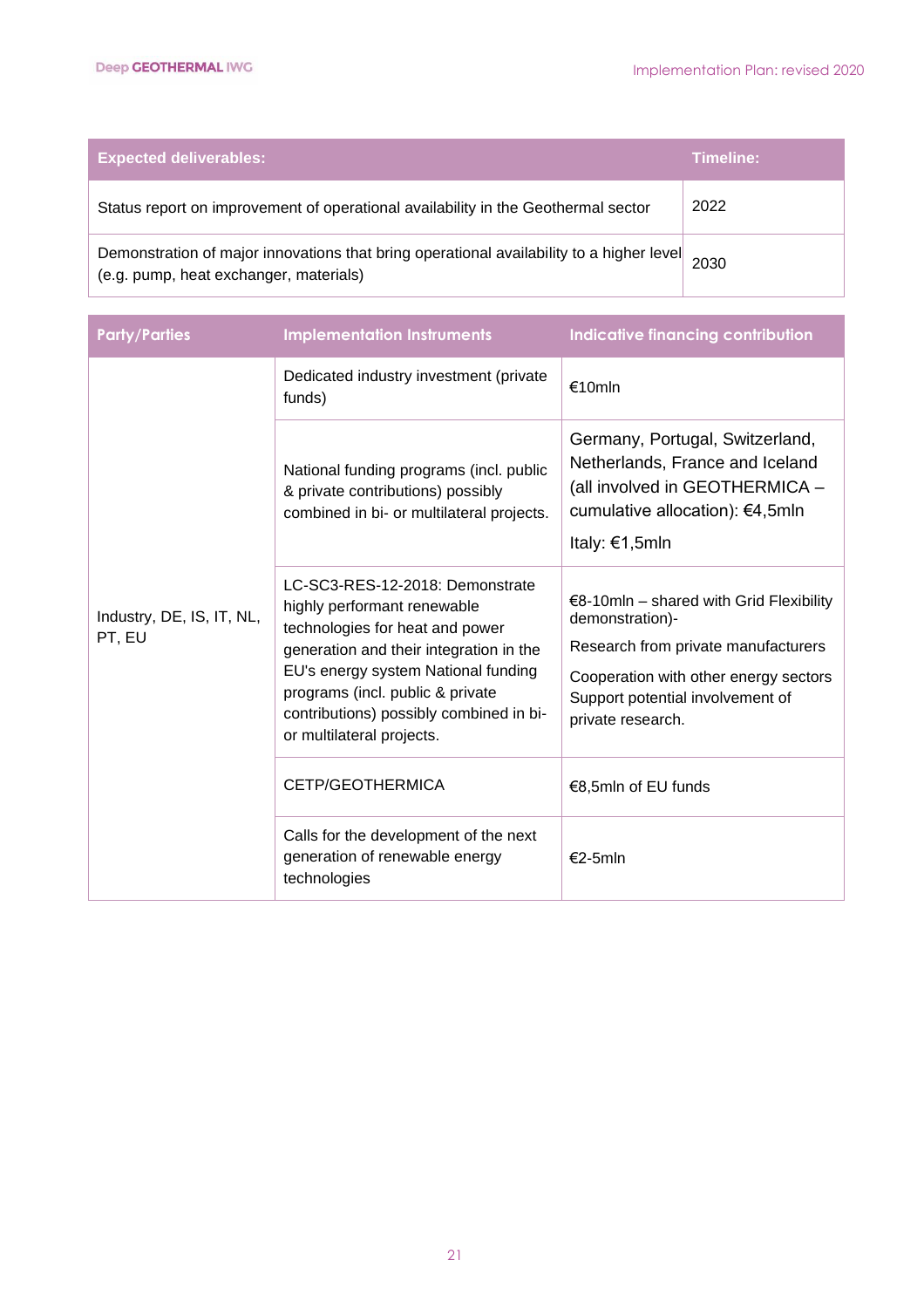## <span id="page-21-0"></span>**F - DEVELOPMENT OF GEOTHERMAL RESOURCES IN A WIDER RANGE OF GEOLOGICAL SETTINGS**

| <b>R&amp;I Activity F</b>         | Targets: DOI 1, 3, 4 & NTBE A, B |
|-----------------------------------|----------------------------------|
| TRL at start: 4                   | TRL at end: 8                    |
| Total budget required: €382,5 mln | Flagship: Yes                    |

## **Scope:**

Demonstration of innovative methods and techniques for reservoir development and exploitation in a wider range of geological settings, including complex and/or untested geological conditions.

## **Description:**

The expected impact is the demonstration of energy efficient, environmentally sound and economically viable generation of electricity, and/or heating and cooling from geothermal resources in a wide range of geological settings, enabling geothermal energy development in new regions and supporting application concepts for local energy supply.

In addition, new geological environments, which require additional techniques to improve reservoir performance, need to demonstrate their suitability for geothermal use, enabling an unprecedented development of geothermal energy at European level (including countries with little known or presently absent resources suitable for direct use geothermal energy). This includes developing low-temperature resources, EGS, "super-hot" reservoirs in excess of 350-400°C, as well as off shore geothermal development, and hybrid solutions which couple geothermal with other renewable energy sources, e.g. in combination with subsurface seasonal storage.

## **Monitoring mechanism:**

Checking of deliverables for each specific project with respect to the targets of the Declaration of Intent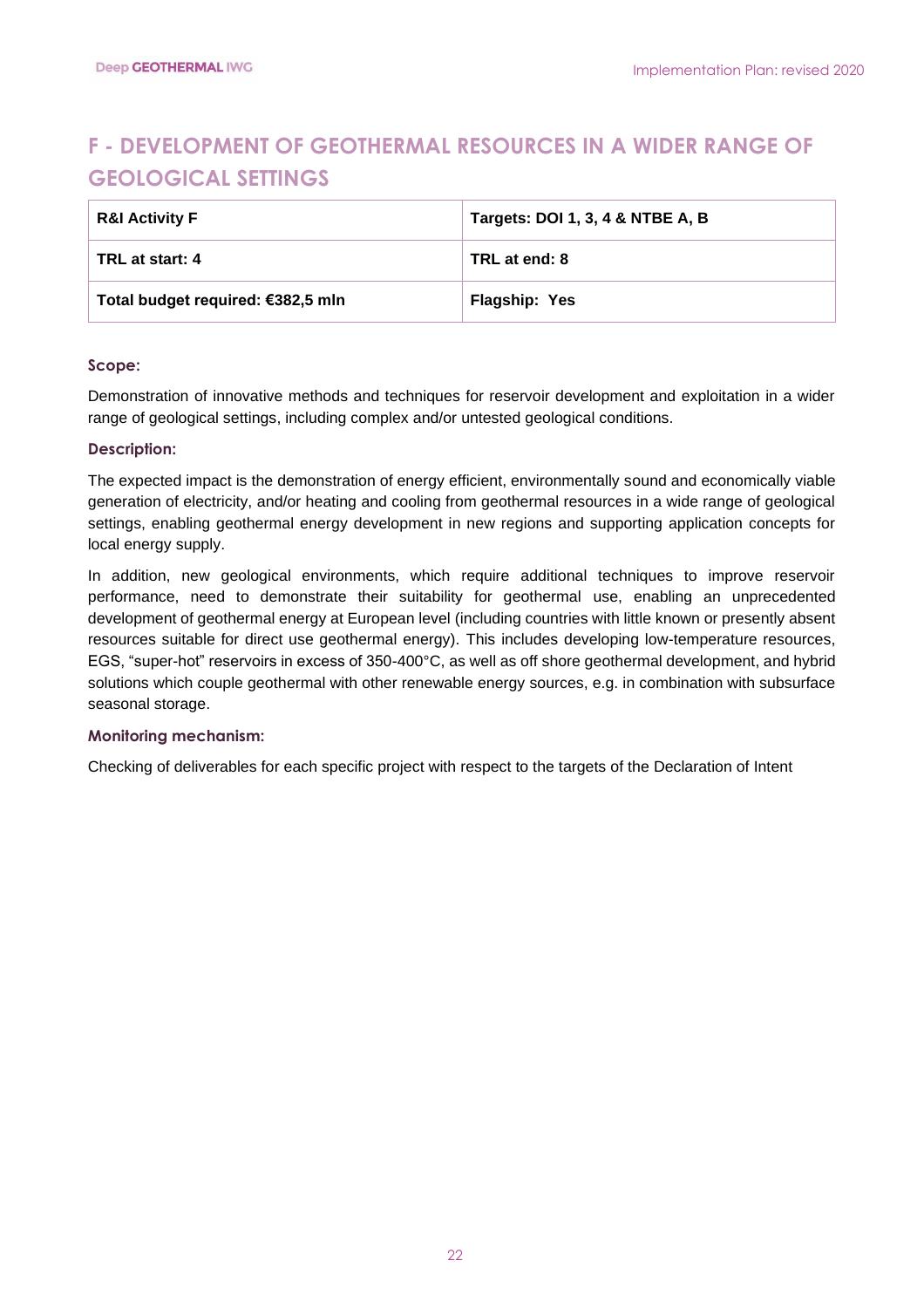| <b>Expected deliverables:</b>                                                                   | Timeline: |
|-------------------------------------------------------------------------------------------------|-----------|
| Portfolio of existing/planned projects Soultz, Deep EGS, Hungary, Mol, Gardanne,<br><b>MEET</b> | 2020      |
| 1 plant=10 $MW_{el}$ -20 $MW_{th}$                                                              | 2022      |
| 1 plant=20 $MW_{el}$ -40 $MW_{th}$                                                              | 2025      |

| <b>Party/Parties</b>                       | <b>Implementation Instruments</b>                                                                                                                                                                                                                                                                                                                                   | Indicative financing contribution                                                                                                    |
|--------------------------------------------|---------------------------------------------------------------------------------------------------------------------------------------------------------------------------------------------------------------------------------------------------------------------------------------------------------------------------------------------------------------------|--------------------------------------------------------------------------------------------------------------------------------------|
|                                            | Dedicated industry investment (private<br>funds)                                                                                                                                                                                                                                                                                                                    | €30mln                                                                                                                               |
|                                            | National funding programs (incl. public<br>& private contributions) possibly<br>combined in bi- or multilateral projects.                                                                                                                                                                                                                                           | Germany, Portugal, Switzerland,<br>Netherlands, France and Iceland (all<br>involved in GEOTHERMICA -<br>cumulative allocation): €33m |
| Industry, CH,<br>DE, FR, IS, IT,<br>PT, EU | Calls on: demonstration of geothermal<br>systems in different geological<br>conditions; deep geothermal<br>demonstration of cost efficient<br>technologies; on the development of<br>technical solutions that reflect an<br>improved knowledge of the impact of<br>chemical and physical properties of<br>geothermal fluids (including hot and<br>super-hot fluids) | €10mln per call                                                                                                                      |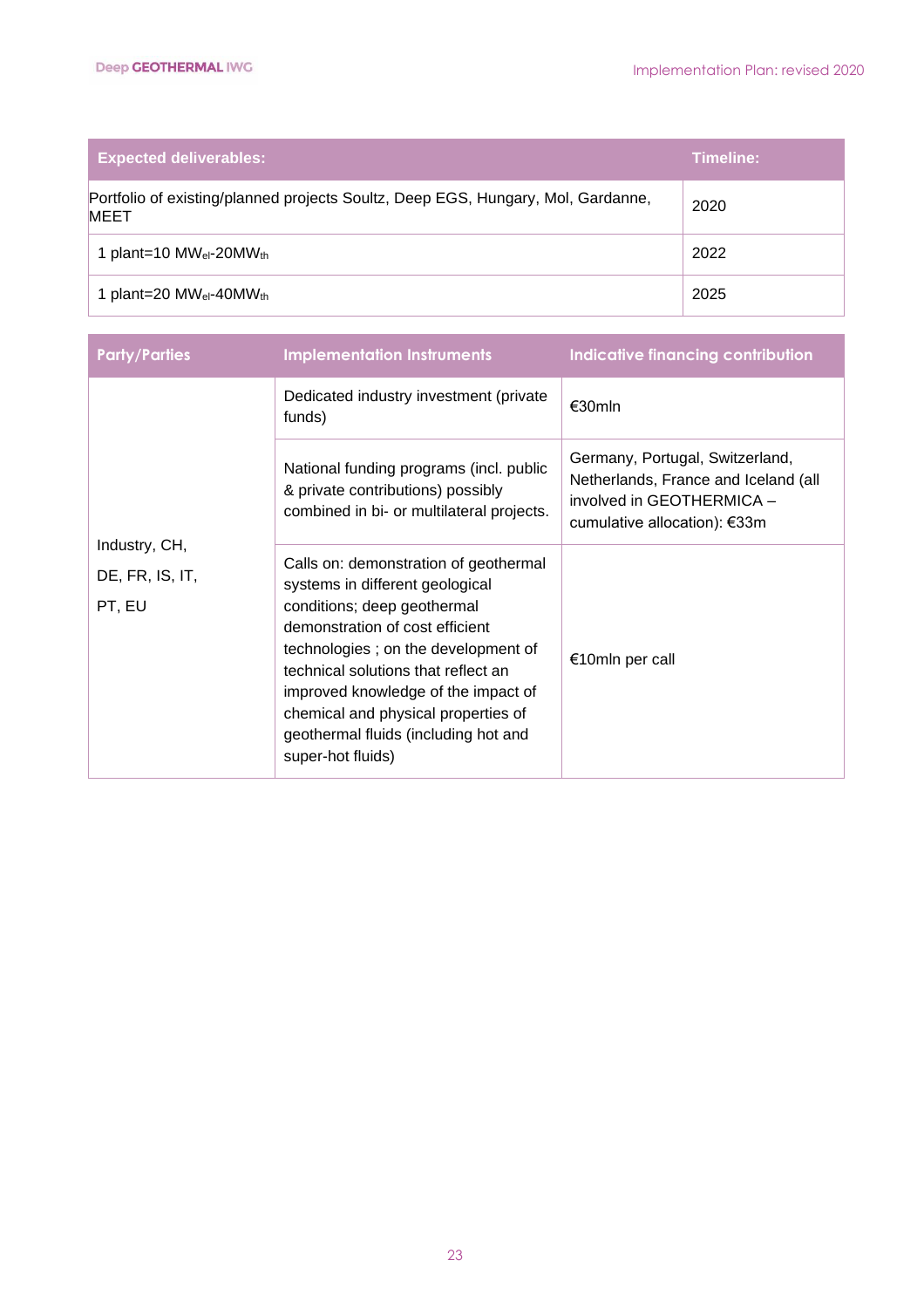## <span id="page-23-0"></span>**G - ADVANCED DRILLING/WELL COMPLETION TECHNIQUES**

| <b>R&amp;I Activity G</b>                | <b>Targets: DOI 1, 4, 6</b>           |
|------------------------------------------|---------------------------------------|
| TRL at start: 5 (improvement), 4 (novel) | TRL at end:7 (improvement), 6 (novel) |
| Total budget required: €52,1mln          | Flagship: No                          |

## **Scope:**

Research and innovation activities that lead to a reduction in drilling/well completion costs leading to reduced cost of energy (€/MWh). Specifically, the demonstration of concepts that can significantly reduce drilling/well completion costs (reduce drilling time and non-productive time, reduce costs, mitigate risks) or enhance reservoir performance (including directional and horizontal multilateral drilling).

## **Description:**

The overall expected impact is the reduction of cost for drilling and subsurface installations by at least 25% compared to the situation today.

Novel and advanced drilling technologies, currently not used in geothermal well construction, have to be adapted, optimized and field-tested in a variety of project settings. Technologies to be demonstrated include the introduction of drilling process automatization, of novel drilling fluids to compensate unwanted loss of circulation zones whilst minimizing reservoir damage as well as the introduction of improved cementing procedures and well cladding. The demonstration has to go hand in hand with adapted risk assessments, life cycle and social impact analysis resulting from the introduction of new technologies and methodologies. Innovative system need to be demonstrated to avoid/reduce the discharge of geothermal fluid into the environment while drilling and flow testing. This demonstration includes horizontal - multilateral wells clusters.

Advanced drilling technologies using compact, lightweight and low-noise equipment and the use of horizontal and multilateral well cluster, as well as completion techniques have to be demonstrated that minimize the impact of well construction in urban environments.

The expected impact is the validation and benchmarking of new drilling and well completion techniques by field-testing in a range of geological formations. Such technologies are expected to be developed using principles of a circular economy and include percussive drilling for deep/hot wells (e.g. fluid hammers) and non-mechanical drilling technologies (such as laser, plasma, hydrothermal flame drilling).

## **Monitoring mechanism:**

Where available information (often protected by strong acts on trade and manufacturing secrets) will be gathered on new wells in partner countries drilled and completed with advanced techniques involved in these activities. Benchmarking with respect to specific project deliverables.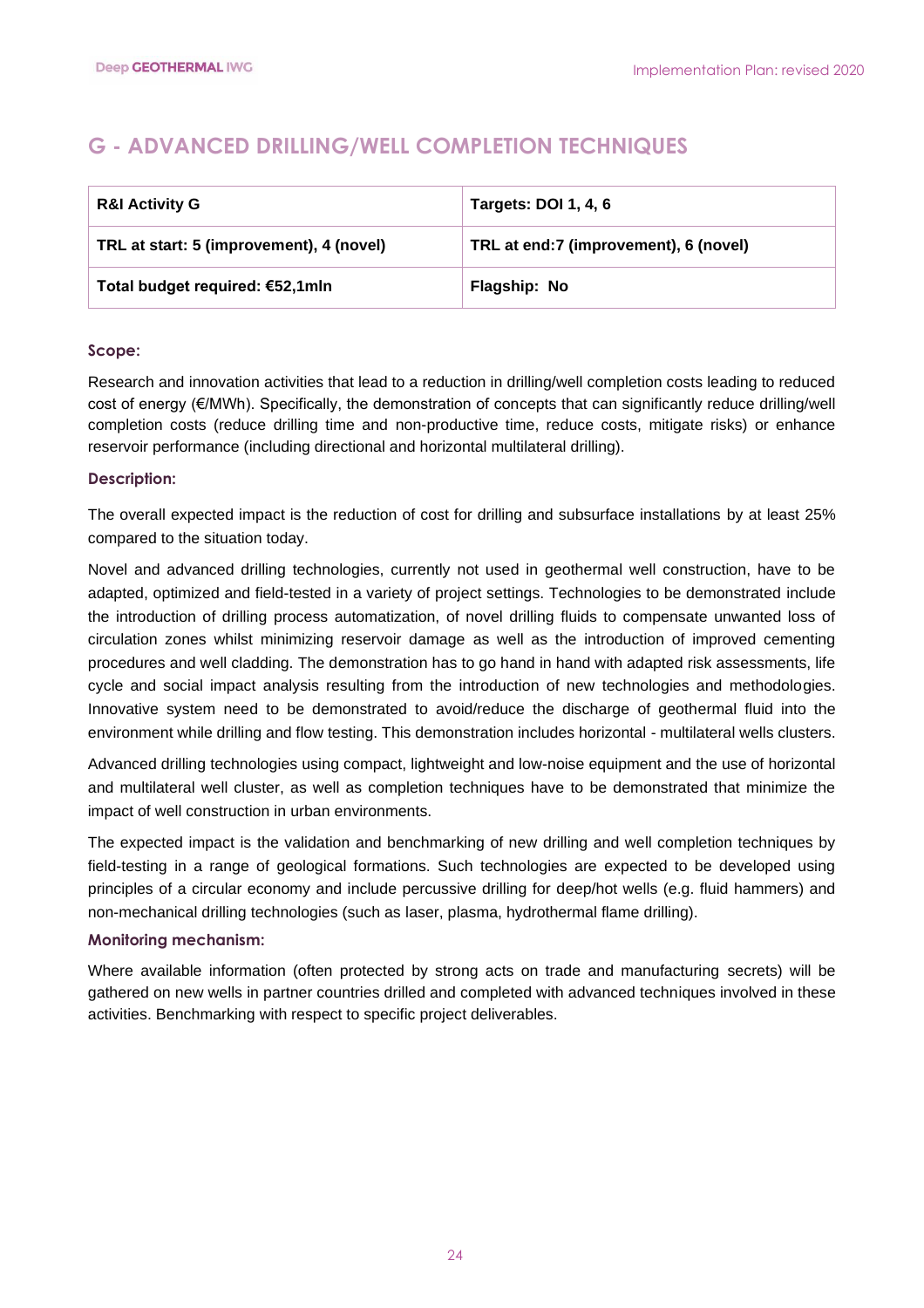| <b>Expected deliverables:</b>                                                                                                                                                                                           | <b>Timeline:</b> |
|-------------------------------------------------------------------------------------------------------------------------------------------------------------------------------------------------------------------------|------------------|
| Developed (new) and demonstrated concepts that significantly reduce drilling/well<br>completion costs (reduce drilling time, reduce costs, or mitigate risks) or enhance<br>reservoir performance                       | 2022             |
| New technologies (non-mechanical methods) will be ready for testing at the real<br>scale in deep wells. Reduction in drill time or non-productive time ~20% by 2025 with 2022<br>the potential to reduce by 50% in 2040 |                  |

| <b>Party/Parties</b>                    | <b>Implementation Instruments</b>                                                                                         | Indicative financing contribution                                                                                                    |
|-----------------------------------------|---------------------------------------------------------------------------------------------------------------------------|--------------------------------------------------------------------------------------------------------------------------------------|
| Industry, CH, DE, IS, IT,<br>NL, PT, EU | Dedicated industry investment (private<br>funds)                                                                          | €20mln                                                                                                                               |
|                                         | National funding programs (incl. public<br>& private contributions) possibly<br>combined in bi- or multilateral projects. | Germany, Portugal, Switzerland,<br>Netherlands, France and Iceland (all<br>involved in GEOTHERMICA -<br>cumulative allocation): €30m |
|                                         | CETP/GEOTHERMICA                                                                                                          | €8,5mln of EU funds                                                                                                                  |
|                                         | Calls focused on developing solution<br>to reduce the cost and increase<br>performance of renewable<br>technologies       | $€8-10$ mln                                                                                                                          |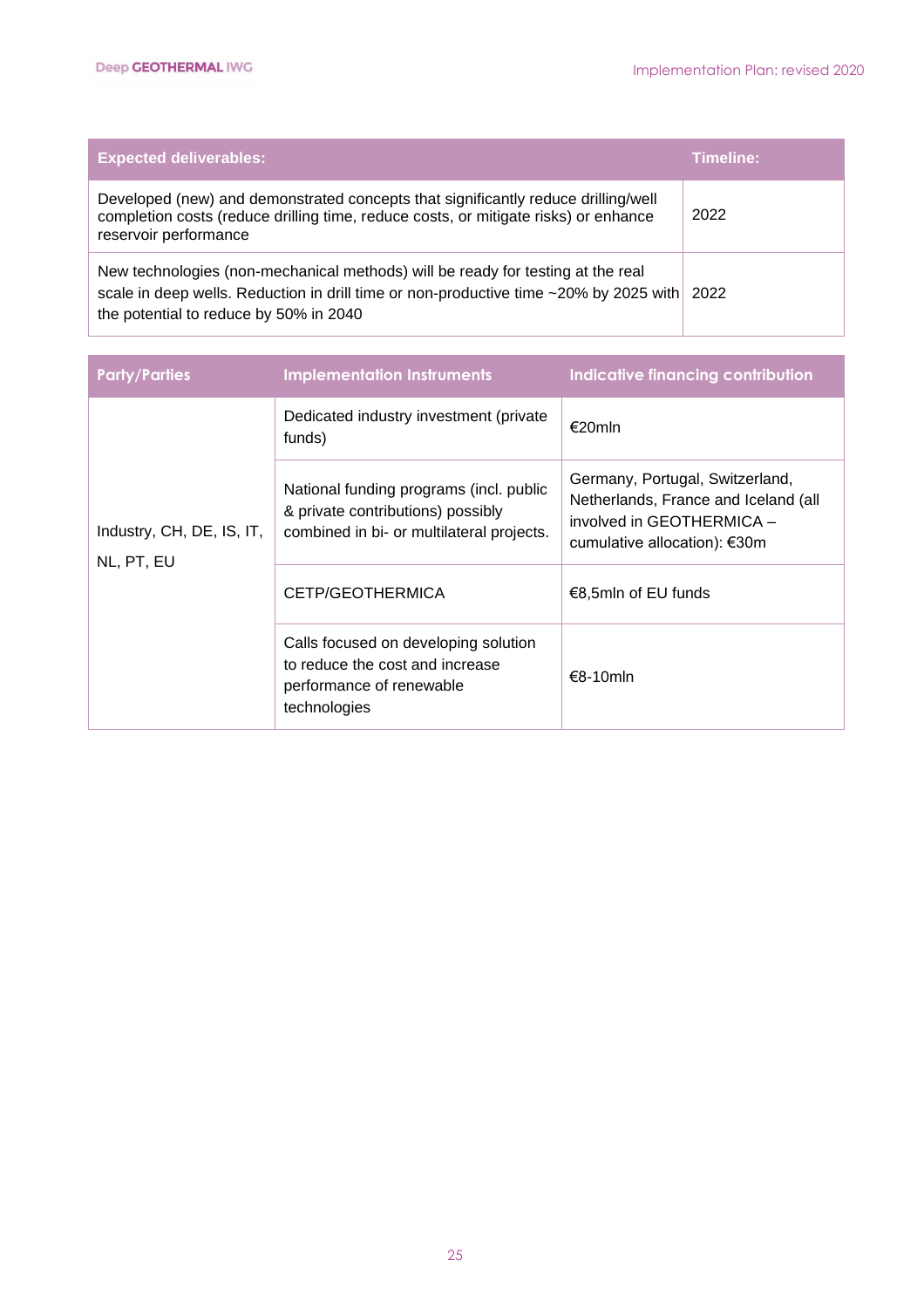## <span id="page-25-0"></span>**H - INNOVATIVE EXPLORATION TECHNIQUES FOR RESOURCE ASSESSMENT AND DRILLING TARGET DEFINITION**

| <b>R&amp;I Activity H</b>     | <b>Targets: DOI 1, 4, 5</b> |
|-------------------------------|-----------------------------|
| TRL at start: 5-6             | TRL at end: 7-8             |
| Total budget required: €49mln | <b>Flagship: No</b>         |

## **Scope:**

The scope covers innovative, high-resolution exploration methods and tools to increase the precision for resource assessment, target definition of exploratory drilling and prediction of long-term reservoir performance. In particular, digitalization offers unparalleled opportunities owing to improved software, computing power, and big data management, machine learning and knowledge discovery. Interdisciplinary approaches are considered paramount to integrate a broad range of exploration methods to identify promising geothermal provinces and to optimize resource assessment.

#### **Description:**

The expected impact is an increase in the likelihood of successful exploration wells that prove the existence of geothermal reservoirs by 20% in 2025 and 50% in 2030 thereby reducing the exploration costs. Cost reduction should also be achieved through markedly faster times required for exploration data acquisition, processing, analysis and interpretation. Specifically:

- Piloting and demonstrating the added value of identification, access, and sharing of existing data and knowledge that aim to capitalize and build on previous projects and studies. Machine-learning algorithms will to demonstrate a positive impact on approaches to knowledge discovery and the optimized use of big data sets.
- Demonstrating the suitability and cost reduction potential of exploration techniques to a wide range of geothermal play types tailored to the specificity of the site.
- Developing and demonstrating new tools and techniques coupled with innovative modelling techniques, increasing measurement precision and acquisition rates, and applying faster analysis, processing, inversion and integration of acquired data to achieve useful yet accurate models of potential subsurface reservoirs..

## **Monitoring mechanism:**

Information will be gathered periodically on new wells and exploration campaigns in IWG partner countries involved in these activities. Benchmarking with respect to specific project deliverables in terms of unit finding cost. The information collected will be organized in a report taking into account the initial baseline and, where available and accessible, also data from countries currently not involved in the DG-IWG.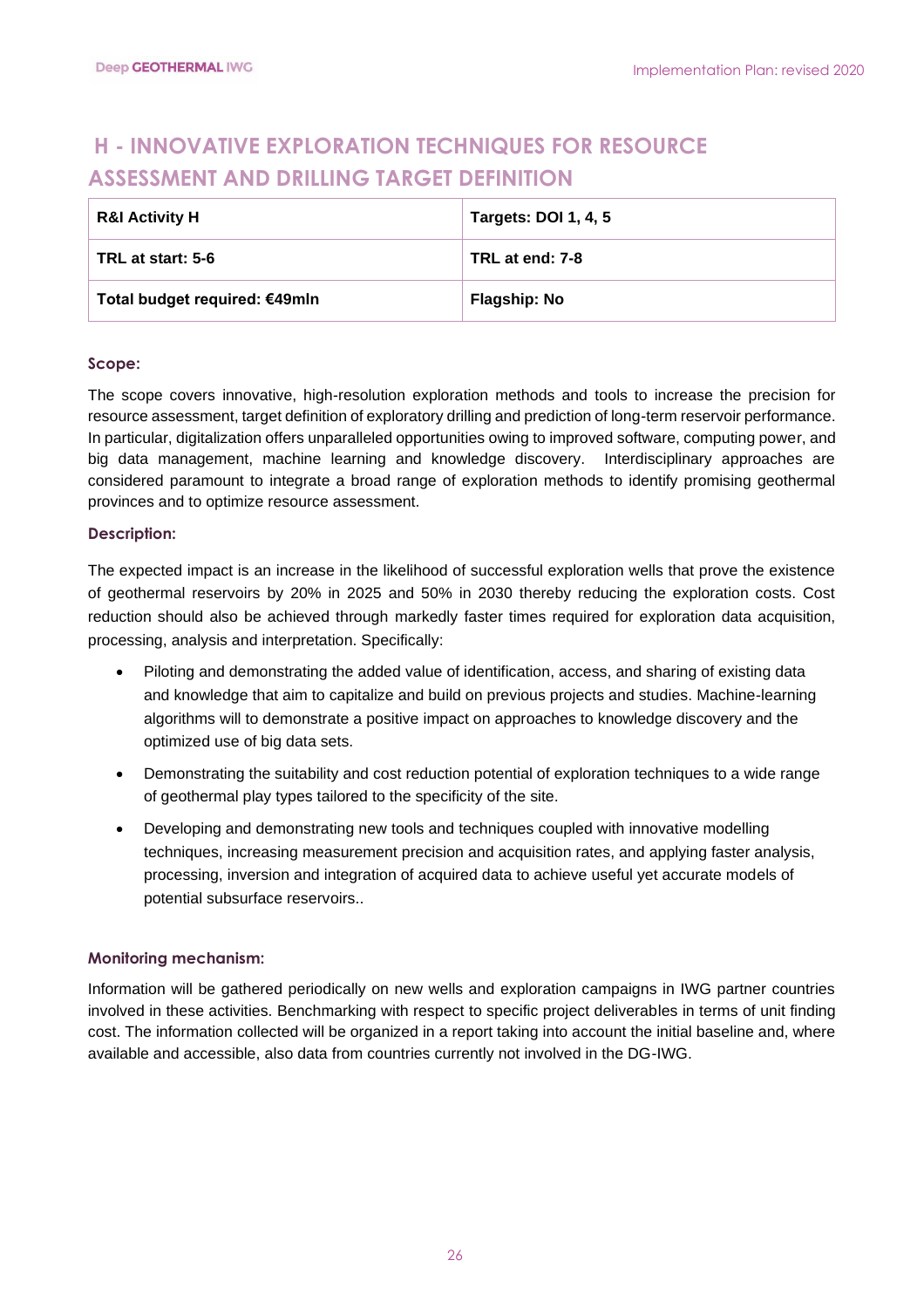| <b>Expected deliverables:</b>                                                                                                                               | Timeline: |
|-------------------------------------------------------------------------------------------------------------------------------------------------------------|-----------|
| Improved subsurface images and characterization, cost reduction, higher resolution,<br>faster results, new algorithms for machine learning on big data sets | 2030      |
| Develop and pilot new generation exploration techniques and integration of these<br>techniques                                                              | 2030      |

| <b>Party/Parties</b>                    | <b>Implementation Instruments</b>                                                                                         | Indicative financing contribution                                                                                                                             |
|-----------------------------------------|---------------------------------------------------------------------------------------------------------------------------|---------------------------------------------------------------------------------------------------------------------------------------------------------------|
| Industry, CH, DE, FR,<br>IS, IT, PT, EU | Dedicated industry investment (private<br>funds)                                                                          | €15mln                                                                                                                                                        |
|                                         | National funding programs (incl. public<br>& private contributions) possibly<br>combined in bi- or multilateral projects. | Germany, Portugal, Switzerland,<br>Netherlands, France and Iceland (all<br>involved in GEOTHERMICA -<br>cumulative allocation): €22,5mln<br>Italy: $€0,4$ Inm |
|                                         | CETP/GEOTHERMICA transnational<br>calls                                                                                   | €8,5mln                                                                                                                                                       |
|                                         | Dedicated Horizon Europe calls on<br>exploration (and digitization).                                                      | €8-10mln                                                                                                                                                      |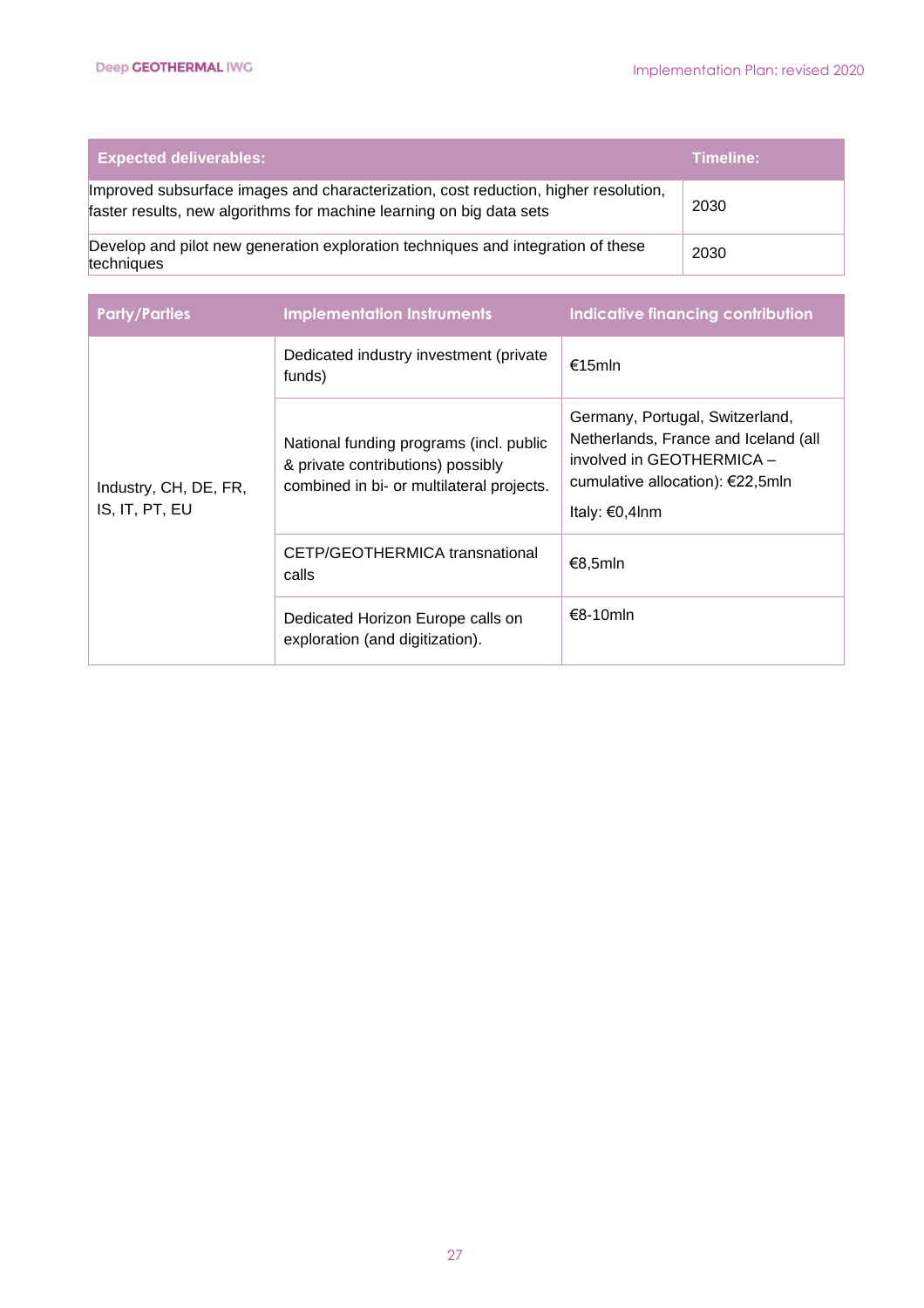## <span id="page-27-0"></span>**NTBE A - INVOLVING THE PUBLIC IN SUSTAINABLE GEOTHERMAL DEVELOPMENT**

| NTBE-A                        | Targets: DOI 1             |
|-------------------------------|----------------------------|
| TRL at start: not applicable  | TRL at end: not applicable |
| Total budget required: €21mln | Flagship: No               |

#### **Scope:**

**A**: Public engagement: improve awareness of community affected (and citizens at large and stakeholders) and dissemination of the environmental, social and economic effects of geothermal energy.

**B**: Coordination of national and regional regulatory oversight practices for health, safety and environmental aspects of geothermal projects (also potentially referring to ISO standards). Best practices for managing health, safety and environmental aspects of geothermal projects. Seismic monitoring and mapping of seismic events, guidelines for stimulation indicators in order to prevent surface impacts.

## **Description:**

The expected impact is the availability of a continuously expanding data sets and approaches to addressing environmental and social concerns. Activities under that scope will result in lower barriers that will improve the awareness and knowledge regarding the contribution of geothermal energy to the energy mix. Suitable measures will be based on narratives and discourse styles regarding the nature of public concerns and the elements that influence individual and group perceptions of geothermal installations. Another impact will be an increased level of understanding and ability to communicate the socio-economic dimension of geothermal energy, and, where needed, to promote change in community's perceptions and responses to new and existing geothermal installations.

Education and outreach activities are expected which enhance social benefits and an improved ability of operators to adopt solutions for risk management. Such risk management strategies and adequate technology selection will, for example, demonstrate operator's capabilities to manage the risk of induced seismicity or to achieve emission reductions.

Activities need to be geared towards greater engagement and participation of local communities in decisionmaking processes on the development of geothermal energy (on new plants, new technologies adopted, new scientific and technical results, etc.) are deemed particularly important.

## **Monitoring mechanism:**

Periodical, location-specific surveys that monitor changes in perception of people. Periodical information will be gathered about the perception of local communities in regard to near-by geothermal plants (built or under construction).

The information collected (from surveys, media, public reporting, etc.) will be organized in a repository of case studies, taking into account the initial situation. If available and accessible, data and analysis from countries currently not in the IWG will be gathered.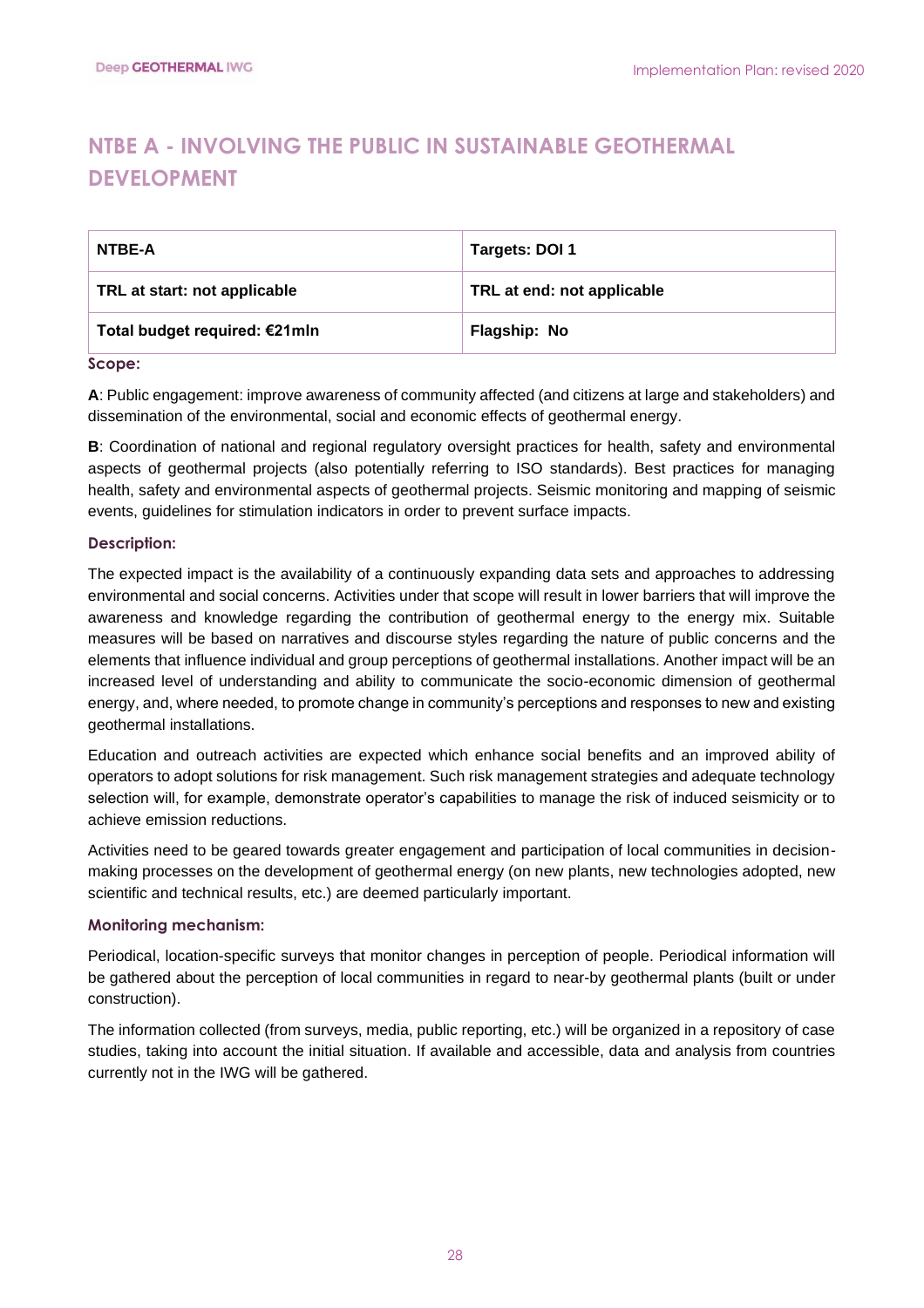| <b>Expected deliverables:</b>                                                                                                                                                                                                                        | Timeline: |
|------------------------------------------------------------------------------------------------------------------------------------------------------------------------------------------------------------------------------------------------------|-----------|
| Guidelines/Best Practice documents for environmental performance of geothermal<br>projects                                                                                                                                                           | 2022      |
| Guidelines for correct monitoring and mapping of seismic events                                                                                                                                                                                      | 2025      |
| Compendium of national and regional practices related to concessions                                                                                                                                                                                 | 2025      |
| Participative social methodologies implemented in geothermal sites or regions to<br>improve social acceptability of deployment of geo-plants. New pilot projects testing<br>participative methodologies for socially responsible market uptake of DG | 2022      |

| <b>Party/Parties</b>            | <b>Implementation Instruments</b>                                                                                                                                                                            | <b>Indicative financing contribution</b>                                                                                                                          |
|---------------------------------|--------------------------------------------------------------------------------------------------------------------------------------------------------------------------------------------------------------|-------------------------------------------------------------------------------------------------------------------------------------------------------------------|
|                                 | Dedicated industry investment (private<br>funds)                                                                                                                                                             | $f$ 1mln                                                                                                                                                          |
|                                 | National funding programs (incl. public<br>& private contributions) possibly<br>combined in bi- or multilateral projects.                                                                                    | Germany, Portugal,<br>Switzerland, Netherlands,<br>France and Iceland (all involved in<br><b>GEOTHERMICA - cumulative</b><br>allocation): €4,5mln<br>Italy: €8mln |
| Industry, FR, IS, IT, PT,<br>EU | CETP/GEOTHERMICA and<br>transnational calls                                                                                                                                                                  | €8,5mln of EU funds                                                                                                                                               |
|                                 | Calls that center al Social Sciences<br>and Humanities (SSH) aspects of the<br><b>CleanEnergy Transition</b>                                                                                                 | €1-3mln (contribution per funded<br>transnational project)                                                                                                        |
|                                 | Calls that have a user-centric focus for<br>the decarbonisation of SET-Plan<br>country building stock: innovative<br>approaches and affordable solutions<br>changing the market for buildings<br>renovation. | €3-4mln (contribution per funded<br>transnational project)                                                                                                        |
|                                 | Calls that centre on market uptake<br>support financed by end users and<br>pro/consumers                                                                                                                     | €1-3mln (contribution per funded<br>transnational project)                                                                                                        |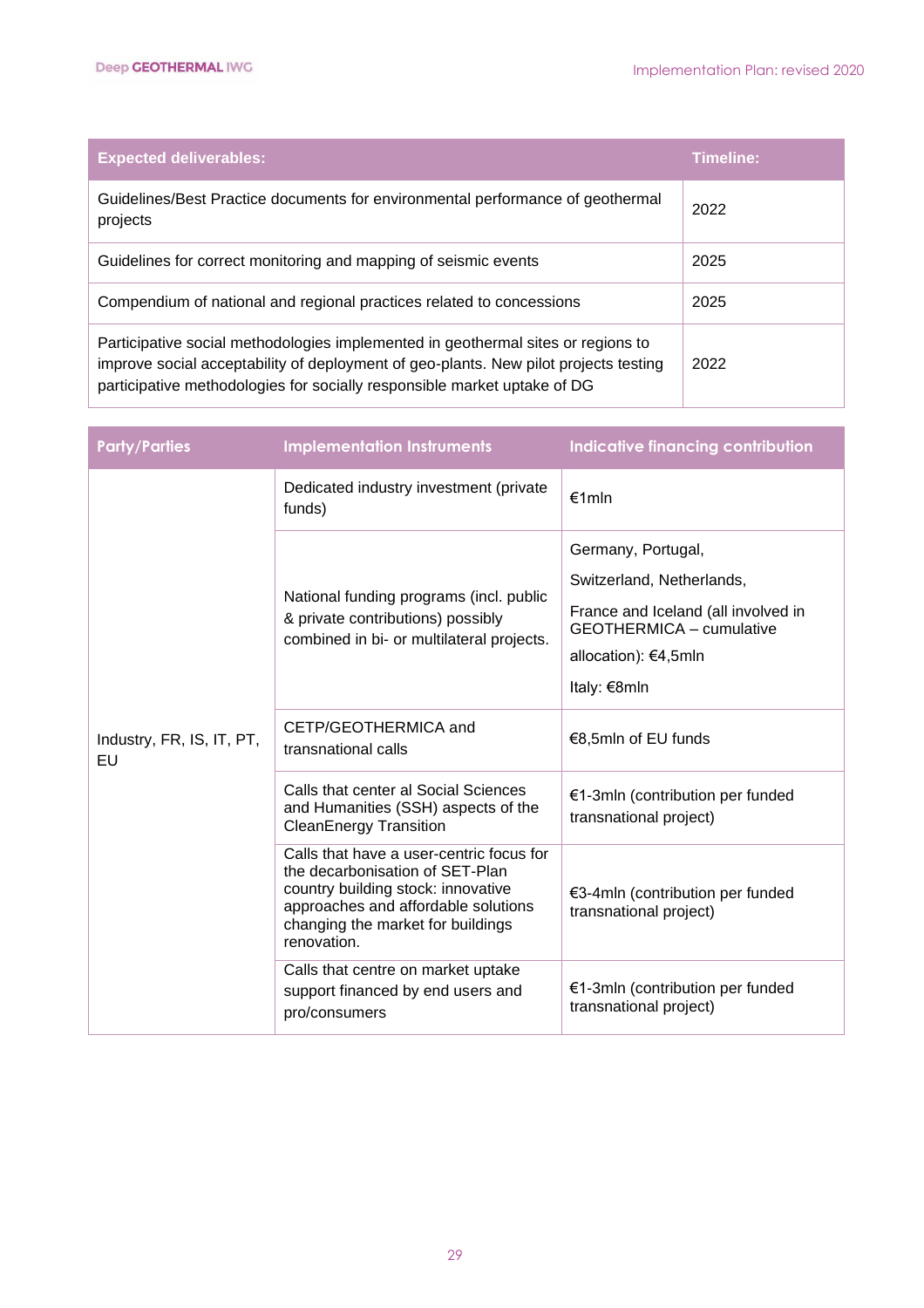## <span id="page-29-0"></span>**NTBE B - RISK MITIGATION (FINANCIAL/PROJECT)**

| NTBE-B                         | <b>Targets: DOI 1, 2, 4</b> |
|--------------------------------|-----------------------------|
| TRL at start: not applicable   | TRL at end: not applicable  |
| Total budget required: €177mln | Flagship: No                |

## **Scope:**

Adapting and expanding of national geological risk mitigation methods and financial schemes (e.g. exploration grants, geothermal guarantee schemes) to enhance accountability for potential drawback of the production towards stakeholders (e.g. communities).

## **Description:**

The expected impact is a more widespread deployment of geothermal energy enabled by fit-for-purpose, well understood financial risk management tools. The result will be an understanding of the different types of risks (e.g. financial, geological, etc.) that geothermal developers and operators face and a shared understanding of the similarities across national borders and a common approach to managing those risks. Of course, countries are expected to then derive tailored solutions depending on market maturity and subsurface conditions. A major impact for a successful implementation of such schemes will derive from the collation and identification of good practices across SET-Plan countries with regards to nationally differing rationales, set-up, financing, coverage, procedural aspects, mode of pay-out, fee structure and so on. A much-improved investment value and an optimized allocation of such funds that help offset technical and financial risks is expected from advanced approaches and guidelines.

## **Monitoring mechanism:**

Via monitoring of national policy instruments; at EGRIF level via EGEC.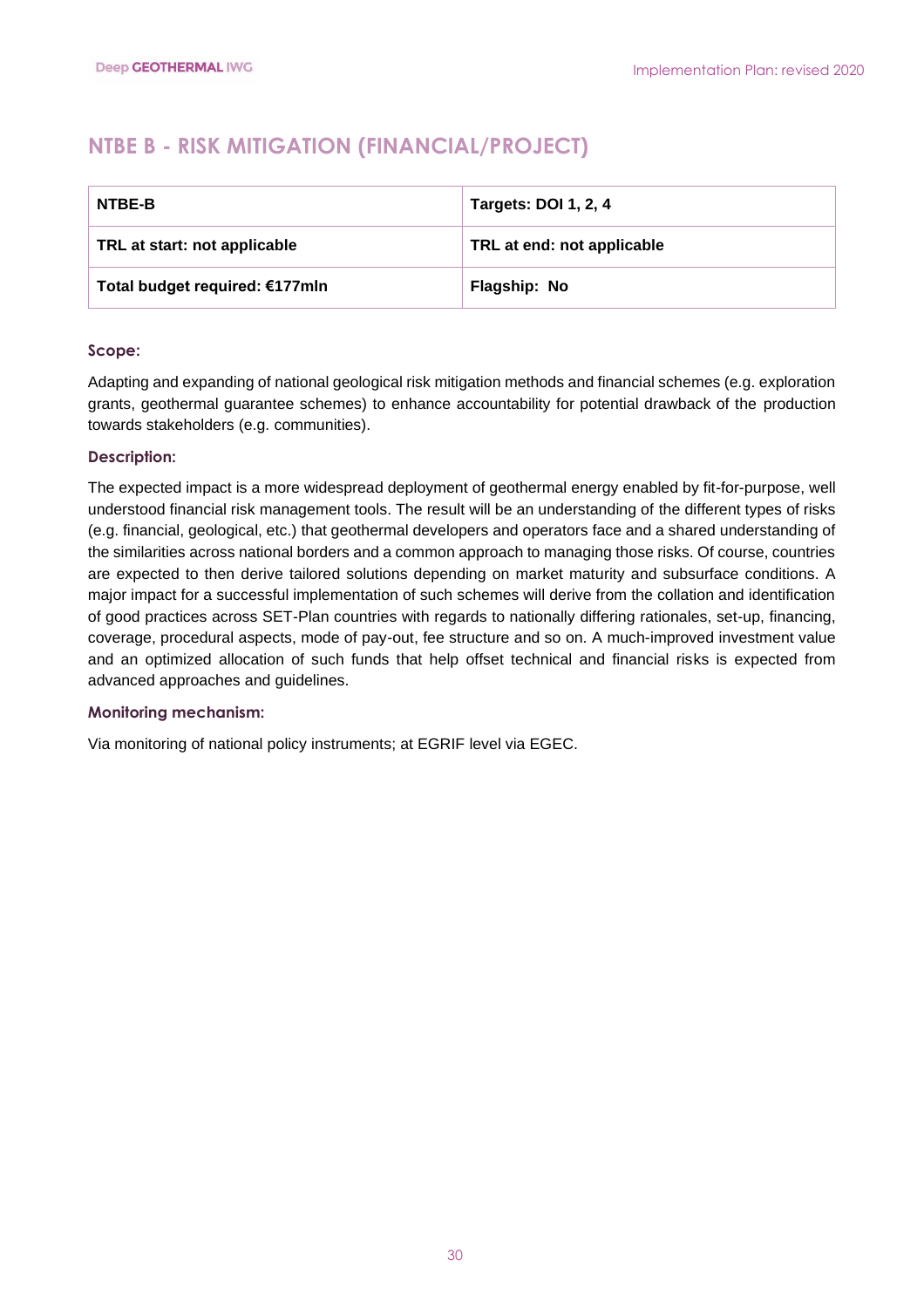| <b>Expected deliverables:</b>                                     | Timeline: |
|-------------------------------------------------------------------|-----------|
| Improved national and/or European project risk mitigation schemes | 2025      |

| <b>Party/Parties</b>                | <b>Implementation Instruments</b>                                                                                            | <b>Indicative financing contribution</b>                                                                                                                                                                                                                                                                                                                 |
|-------------------------------------|------------------------------------------------------------------------------------------------------------------------------|----------------------------------------------------------------------------------------------------------------------------------------------------------------------------------------------------------------------------------------------------------------------------------------------------------------------------------------------------------|
|                                     | Dedicated industry investment<br>(private funds)                                                                             | €1mln                                                                                                                                                                                                                                                                                                                                                    |
| Industry, CH, FR, IT,<br>NL, PT, EU | National funding programs (incl.<br>public & private contributions)<br>possibly combined in bi- or<br>multilateral projects. | Germany, Portugal, Switzerland,<br>Netherlands, France and Iceland (all<br>involved in GEOTHERMICA -<br>cumulative allocation): €176mln (due<br>to the presence of financial<br>instruments)<br>EEA grants could also play a role.<br>Furthermore, a European<br>Geothermal Risk Insurance Fund<br>(EGRIF) could be conceived, as<br>proposed by GEOELEC |
|                                     | Calls that address the development,<br>implementation and refinement of<br>market uptake support measures.                   | $\epsilon$ 1-3 m (contribution per funded<br>transnational project)                                                                                                                                                                                                                                                                                      |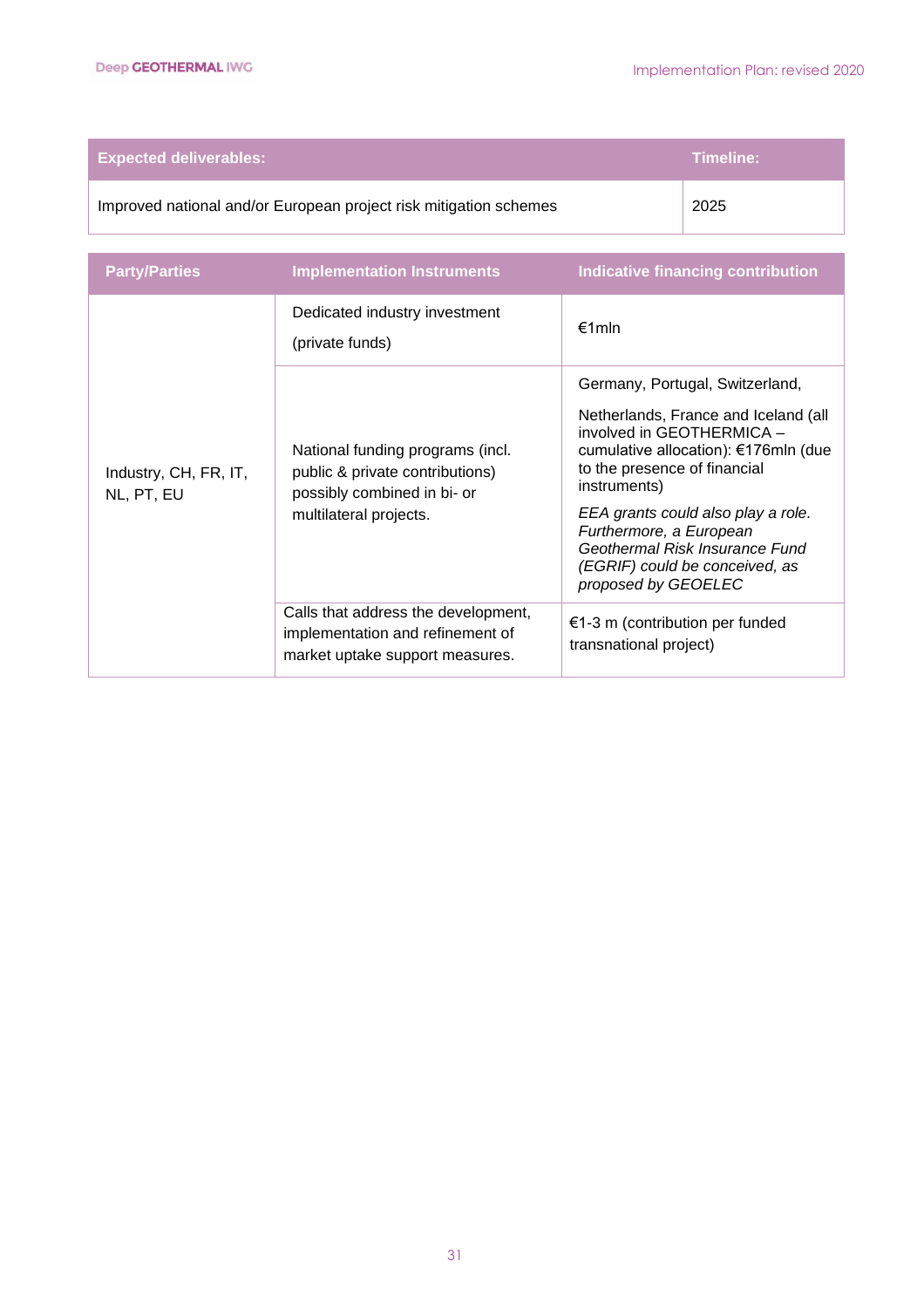# <span id="page-31-0"></span>**International Cooperation**

|                | N. Title                         | <b>Short description</b>                                                                                                                                                                                                                                                                                                                                                                                                                                                                                                                                                                                                                  | <b>DOI /NTBE</b><br><b>LINK</b> |
|----------------|----------------------------------|-------------------------------------------------------------------------------------------------------------------------------------------------------------------------------------------------------------------------------------------------------------------------------------------------------------------------------------------------------------------------------------------------------------------------------------------------------------------------------------------------------------------------------------------------------------------------------------------------------------------------------------------|---------------------------------|
| 1              | <b>GEMex</b>                     | International Cooperation with Mexico on geothermal energy. The<br>GEMex project is a Cooperation in Geothermal energy research<br>Europe-Mexico for development of Enhanced Geothermal Systems<br>and Superhot Geothermal Systems. Co funded by EC.                                                                                                                                                                                                                                                                                                                                                                                      | DOI: A, C                       |
| $\overline{2}$ | IEA-<br>Geothermal<br><b>TCP</b> | The International Energy Agency's Geothermal Technology<br>Collaboration Program or IEA Geothermal, provides an important<br>framework for wide-ranging international cooperation in geothermal<br>R&D. Efforts concentrate on encouraging, supporting and<br>advancing the sustainable development and use of geothermal<br>energy worldwide both for power generation and direct-heat<br>applications.                                                                                                                                                                                                                                  | DOI: A, C, E                    |
| 3              | <b>GGDP</b>                      | The Global Geothermal Development Plan (GGDP) is an ambitious<br>initiative by the World Bank's Energy Sector Management<br>Assistance Program (ESMAP) and other multilateral and bilateral<br>development partners to transform the energy sector of developing<br>countries by scaling up the use of geothermal power. The GGDP<br>differs from previous efforts in that it focuses on the primary<br>obstacle to geothermal expansion: the cost and risk of exploratory<br>drilling.                                                                                                                                                   | $NTRF \cdot A$                  |
| 4              | Global<br>Geothermal<br>Alliance | Global Geothermal Alliance, coordinated by IRENA, is a platform for<br>enhanced dialogue and knowledge-sharing within the constituency<br>as well as for coordinated action to increase the share of installed<br>geothermal electricity and heat generation worldwide.                                                                                                                                                                                                                                                                                                                                                                   | <b>Transverse</b>               |
| 5              | <b>GEOTHERMICA</b>               | GEOTHERMICA combines financial resources and knowhow of 17<br>geothermal energy research and innovation programme owners and<br>managers from 14 European countries and their regions. Together<br>with financial support from the European Commission<br>GEOTHERMICA launches joint projects that demonstrate and<br>validate novel concepts of geothermal energy deployment within the<br>energy system, and that identify paths to commercial large-scale<br>implementation. GEOTHERMICA regularly calls for innovative<br>demonstration projects and technology development projects that<br>accelerate geothermal energy deployment. | <b>Transverse</b>               |